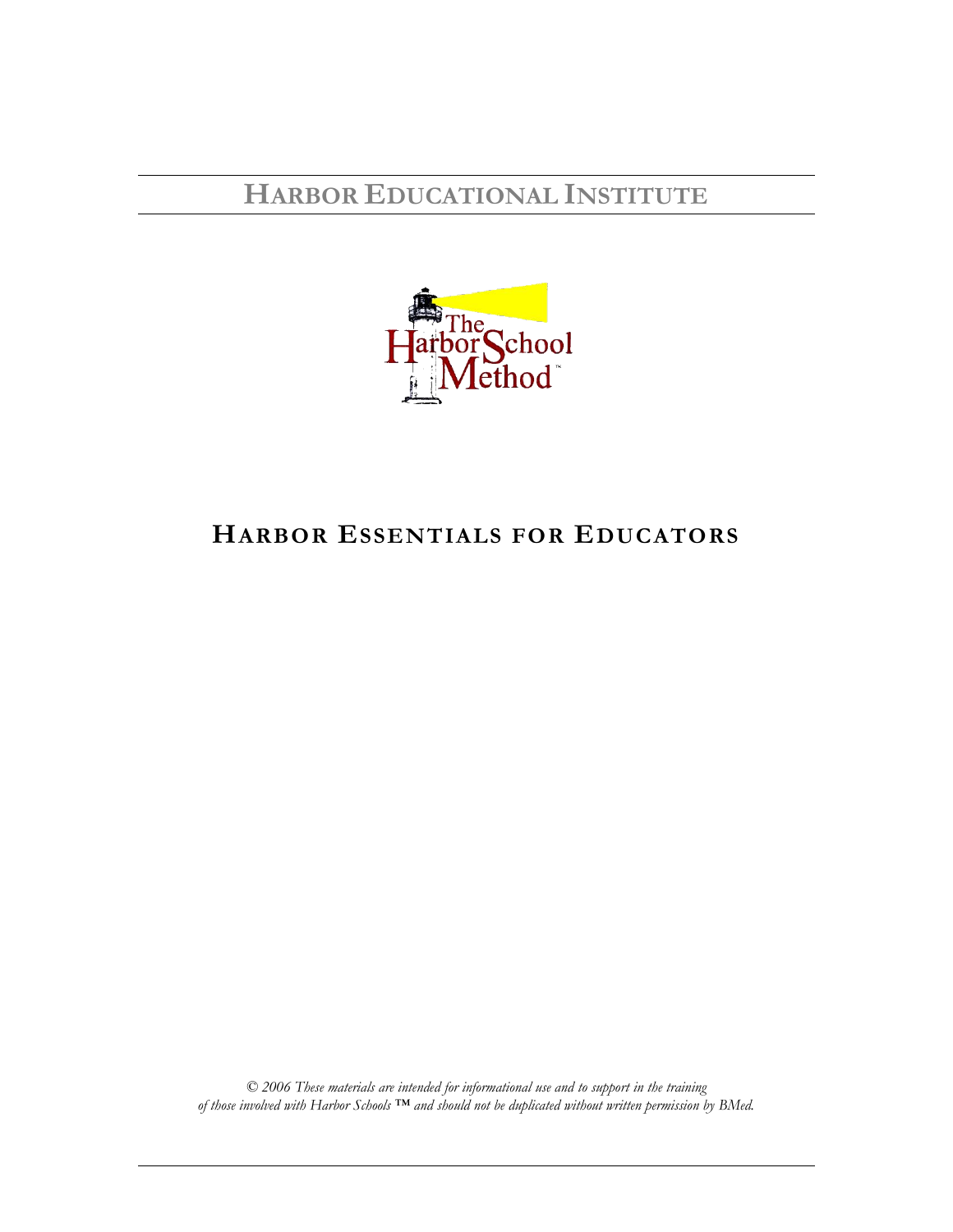# Table of Contents

| <b>Introduction</b>               | 1  |
|-----------------------------------|----|
| What is the Harbor School Method? | 2  |
| <b>Five Key Elements</b>          | 2  |
|                                   |    |
| <b>CHAPTER</b><br>- 1             |    |
| <b>Student Learning</b>           | 3  |
| What Students Do                  | 3  |
| What Teachers Do                  | 4  |
| <b>What Principals Do</b>         | 5  |
| <b>CHAPTER</b><br>- 2             |    |
| <b>School Culture</b>             | 6  |
| What Students Do                  | 7  |
| What Teachers Do                  | 7  |
| What Principals Do                | 8  |
| <b>CHAPTER</b><br>- 3             |    |
| <b>Instructional Fidelity</b>     | 11 |
| What Students Do                  | 12 |
| What Teachers Do                  | 12 |
| What Principals Do                | 13 |
|                                   |    |
| CHAPTER<br>- 4                    |    |
| <b>School Leadership</b>          | 14 |
| What Students Do                  | 15 |
| What Teachers Do                  | 15 |
| <b>What Principals Do</b>         | 15 |
| What School Boards Do             | 16 |
|                                   |    |

#### CHAPTER 5

| <b>Parent Engagement</b> | 19 |
|--------------------------|----|
| What Students Do         | 19 |
| What Teachers Do         | 20 |
| What Principals Do       | 20 |

### C H A P T E R 6

| <b>Instructional Program Essentials 21</b> |    |
|--------------------------------------------|----|
| Math Instruction                           | 22 |
| Reading Instruction                        | 24 |
| <b>Vocabulary Development</b>              | 31 |
| Language Arts                              | 31 |
| Science instruction                        | 32 |
| Social Studies                             | 32 |
| <b>Special Education Services</b>          | 32 |

### C H A P T E R 7

| <b>Special Subject Areas</b>        | 33 |
|-------------------------------------|----|
| Assessment of Student Learning      | 33 |
| <b>Supportive School Activities</b> | 33 |
| Grade Level Structure               | 35 |
| <b>Parent Conferences</b>           | 35 |
|                                     |    |

REFERENCES 36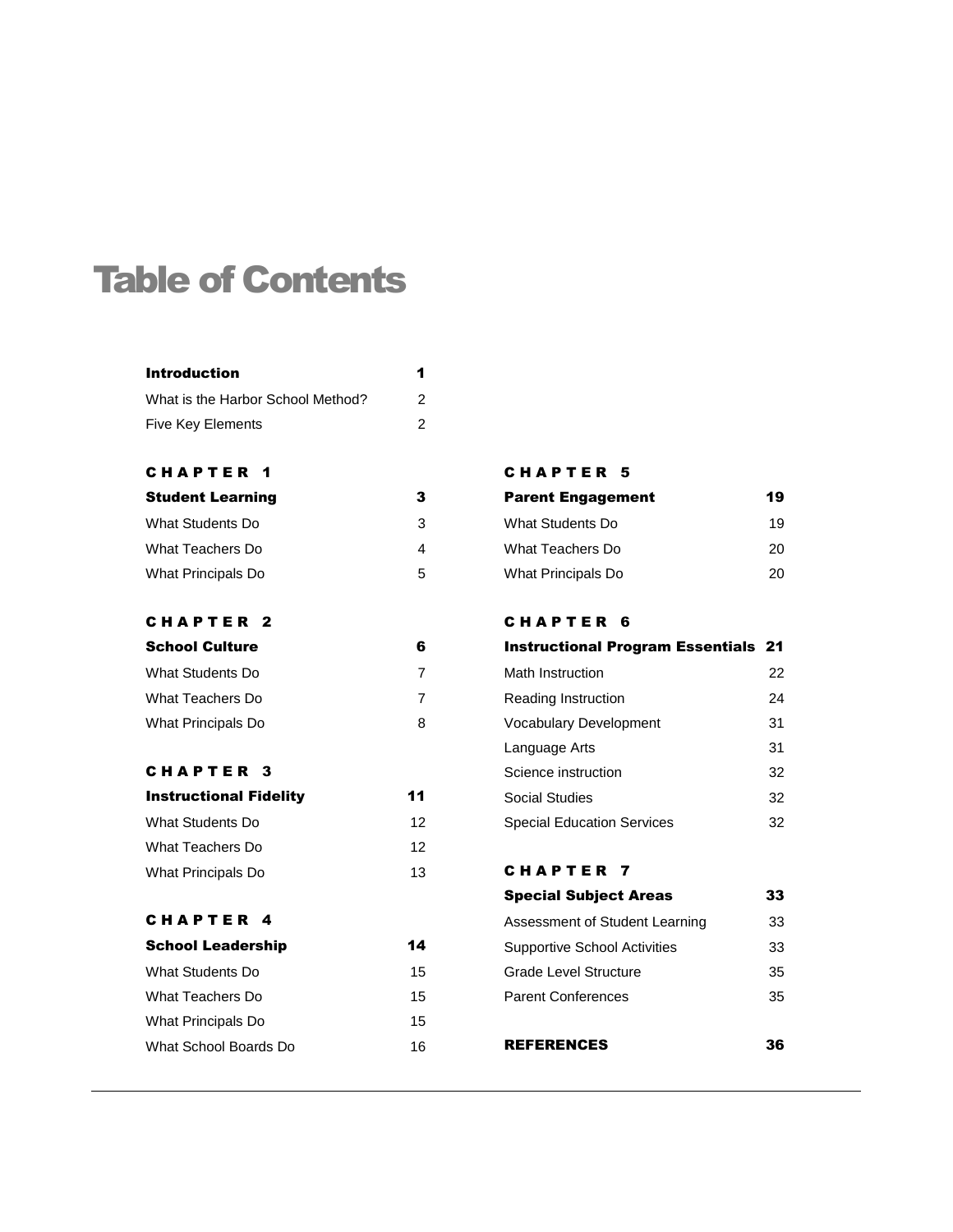# **Introduction**

*The Harbor Educational Institute has outlined the "ESSENTIALS" of the Harbor Method™. The Essentials are those philosophies, practices and teaching resources that are expected to be practiced by and evident in schools using the Harbor Method.*

*Each section is organized with a brief description and four components: What We Believe, What Students Do, What Teachers Do and What Principals Do.* 

*Although the intent of this document is to provide as much clarity as possible, it needs to be accompanied with sound professional judgment within your unique setting. This judgment emerges from an unwavering commitment to both the Harbor Philosophy and being centered on a commitment to doing school differently to benefit students, teachers, families, and their communities as a whole.* 

*Those areas of school and classroom management, as well as curriculum that are not outlined in this document are intended to be decided by the individual school.* 

*The Harbor Educational Institute is primarily a training organization to assist schools in the creation of a school that uses the Harbor Method. We expect each school to create its own excellence as it implements these Essentials. We expect that as a professional community, Harbor Schools will network, share and support the development of excellence in all of our schools.*

*The Harbor Educational Institute wishes to thank the teachers of Liberty Charter School in Nampa, Idaho and the principals of Harbor Schools who have provided their expertise and wisdom in the preparation of this document.*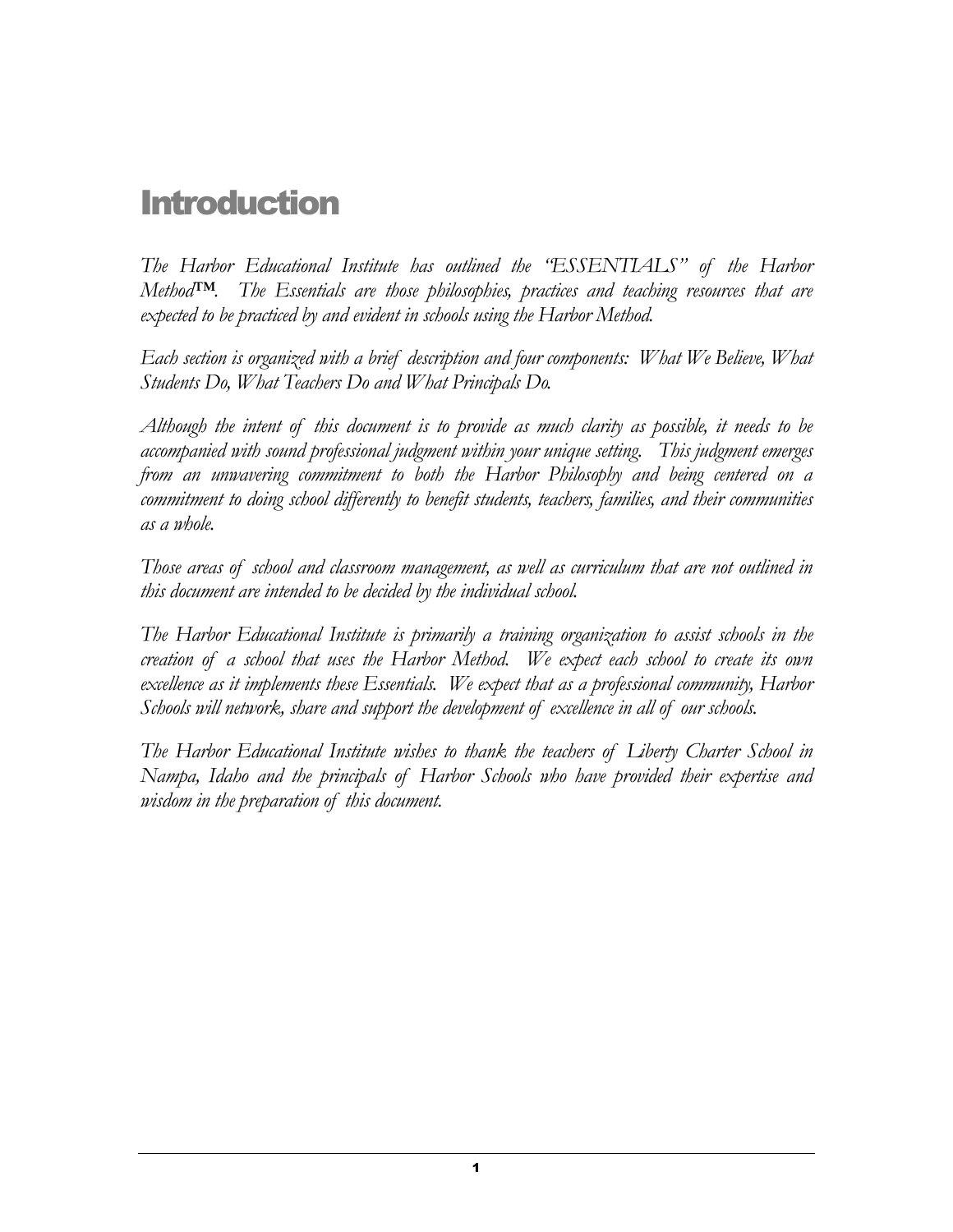### WHAT IS THE HARBOR SCHOOL METHOD?

he Harbor School Method is a way of teaching, a way of learning and a way of schooling. It is an integrated model designed to educate children to be capable graduates ready to contribute to a democratic society. Harbor Schools create a The Harbor Sch<br>
schooling. It is<br>
graduates ready<br>
setting focused on the

development of knowledge and skills, as well as the development of attitudes and dispositions of children. It is grounded in core beliefs about children, how they learn and the responsibilities of the adults who shape their development. The instructional strategies are not necessarily unique and innovative. What is unique and innovative is the manner in which these elements have been brought together to create a culture – a way of being as a school.

**The philosophy of a Harbor School is grounded in the belief that when there is low threat and content is highly challenging, accelerated learning takes place.** 

**We believe that all children are capable of more than we imagine if we unlock their potential through high expectations, a rigorous, fast-paced curriculum, and dynamic character education.**

**Children must attain not only the knowledge and skills necessary for the 21 st century, but also the work habits, the communication and problem solving habits that contribute to a democratic society.**

The Harbor School Method integrates elements from the five key areas illustrated below.

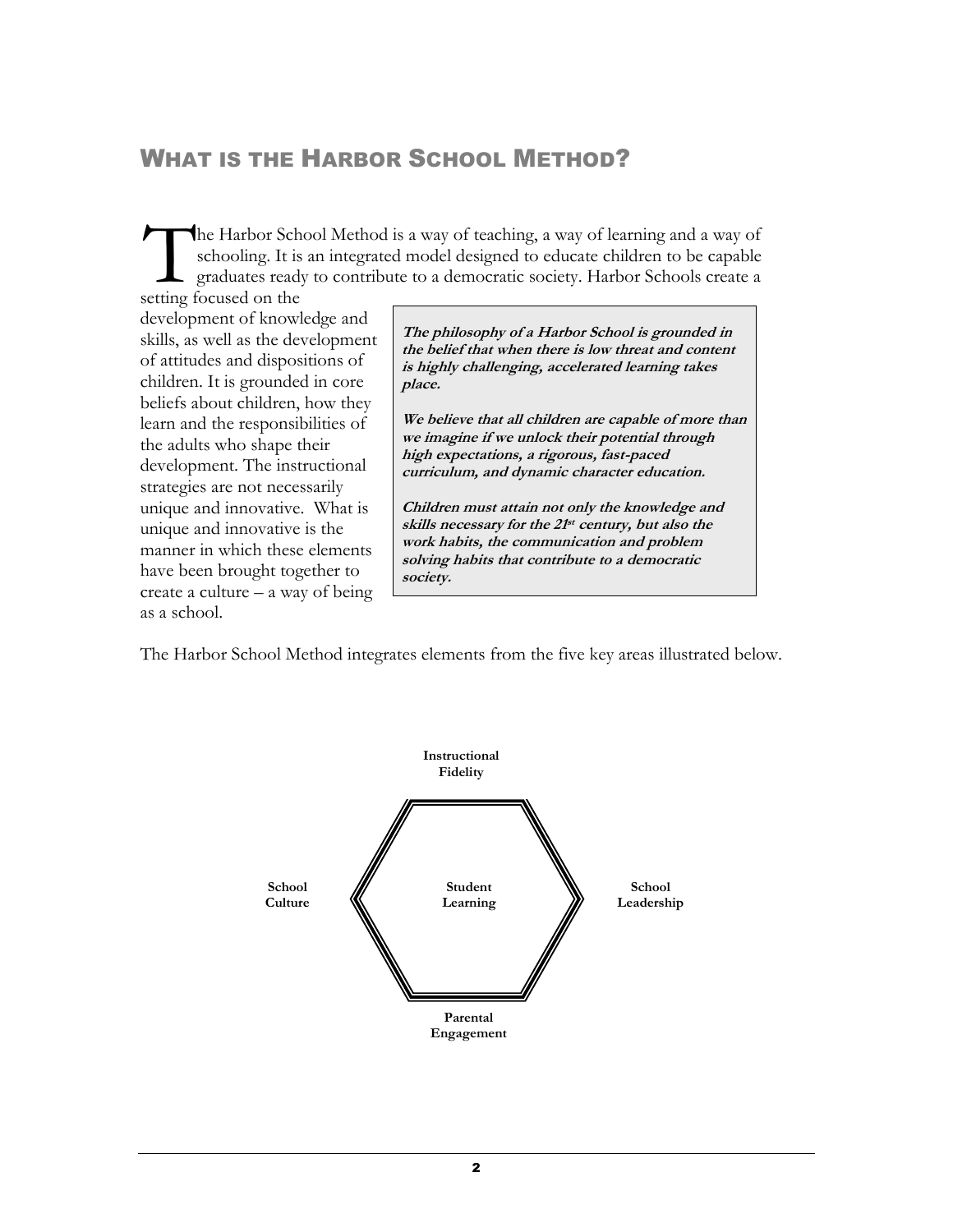# **Chapter** 1

### STUDENT LEARNING

hildren learn in a social context of schools. They learn in and out of the classroom. They learn by what they see, what they hear and what they do. The Harbor School Method is built on the belief that all students should know that their teachers have high expectations for their academic accomplishments and for their conduct. Harbor educators intentionally design every aspect of school to provide clear and consistent expectations for students. This helps students know what is expected of them at school. The Harbor School Method is centered on student learning in and out of the classroom. C

### **What We Believe**

- **Teach to the high. All children are capable of learning more than we think.**
- **Safety is fundamental to learn, develop and succeed.**
- **Make learning personal and important for students.**

Work habits are established early in life and the Harbor Method intentionally develops work habits in students that will serve them throughout their lives. Nurturing the development of students' intellectual, social, interpersonal and character growth is expected to be evident throughout the programs of a Harbor School. An environment in which high academic achievement is an expectation for all students is foundational. The goal of a Harbor School is to help all students develop their capacity for knowledge, skills and dispositions that equip them to be work and college ready.

### What Students Do

- **Students are deeply engaged in their work.** We define 'engagement' as the extent to which a student is *connected* to their work. How they do in school matters to them. The adults in the school continually help students develop a sense of personal accountability and responsibility for their performance.
- **Students are able to articulate their understanding of expectations** for their learning and their conduct in school.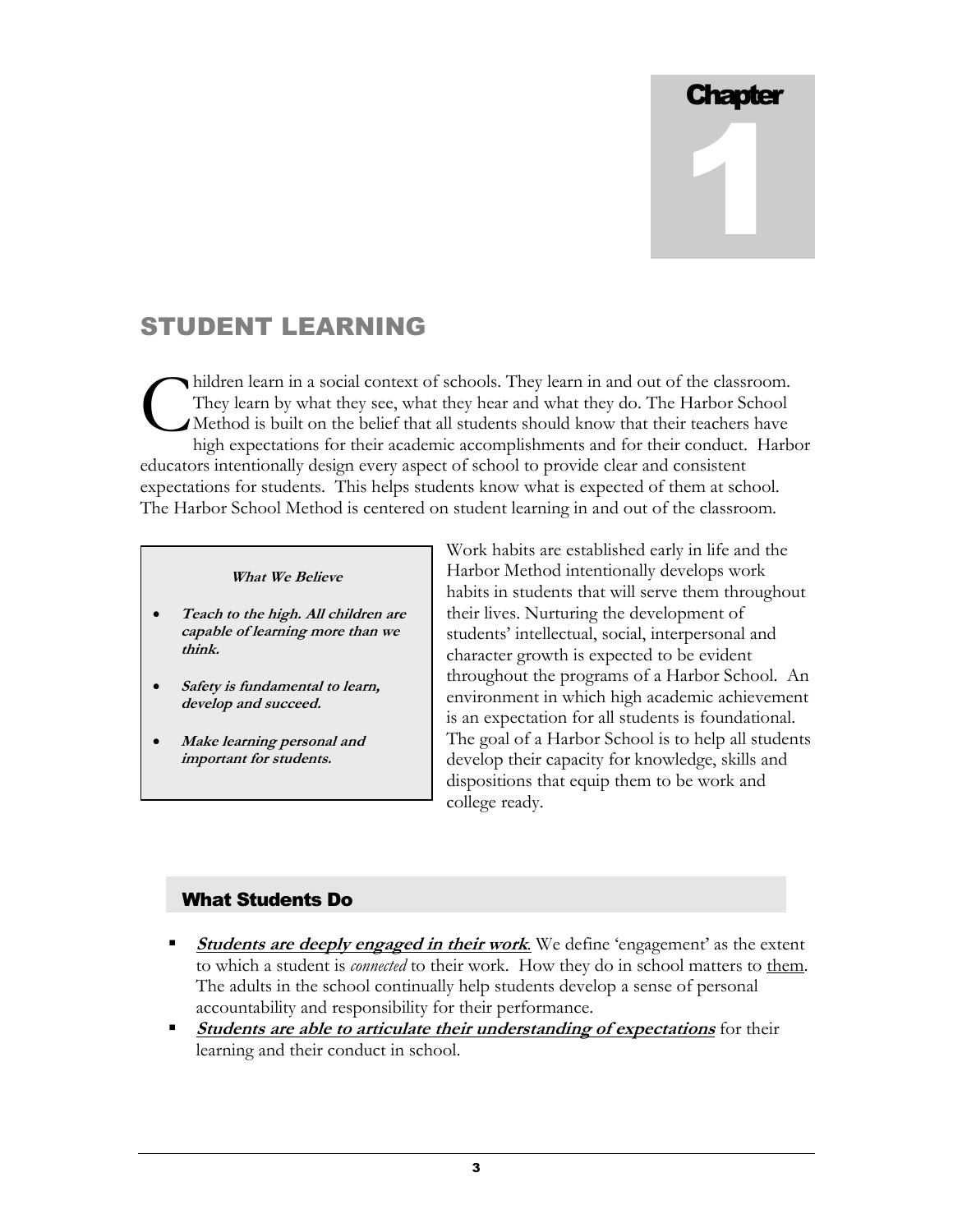- **Students demonstrate exemplary work habits**. Because students understand expectations early and expectations are consistent throughout the school, they are able to develop work habits that serve them.
- **Students communicate a sense of community and pride for their school** and their ability to succeed as a learner.
- **Students exceed state expectations for proficiency**  as the minimum level of achievement.



### What Teachers Do

- **Student learning is at the center of all decisions** that a teacher makes. They continually reflect about their teaching and its effects on learning.
- **Teachers communicate high expectations** to all students. They use accelerated curriculum that go beyond state grade level standards. They expose students to concepts that are traditionally introduced in upper grades. This allows students to learn concepts earlier and more deeply through repetition and frequent exposure.
- **Teachers develop confident learners**. They tell students often, "If you do not get it the first time, you will get it the next time." The methods of teaching essential concepts used result in *learning with roots.*
- **Teachers monitor student learning actively.** Every teacher can develop their own process for monitoring student learning. Feedback on student learning must first be helpful to the student so that they take responsibility for their own progress. Parents should know early and frequently how their children are doing.
- **Teachers problem-solve with the principal** and colleagues when students are not performing to expectations. Additional support or adjustments are made.
- **Teachers shape the dispositions and conduct** of their students. Teachers attend to the development of attitudes that affect how students engage in their work with deliberate action.
- **Teachers use student discipline as an opportunity to teach.** Teachers use natural consequences and utilize these moments to instruct students about choices and consequences. They publicly praise and recognize students for diligence, attitude and academic accomplishment.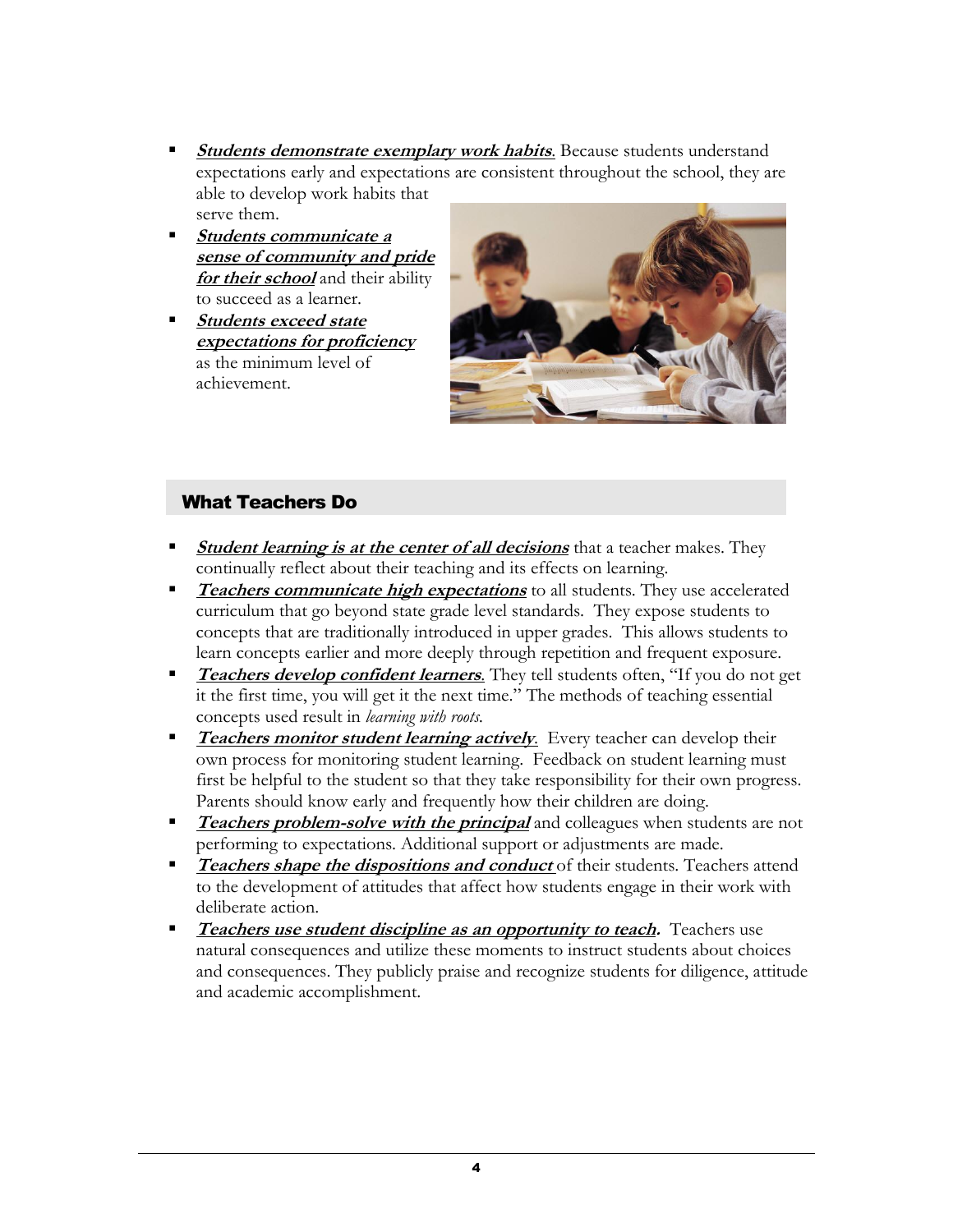### What Principals Do

- **Principals create a culture that is centered on student learning.** Harbor Schools center on learning, not testing. Assessing student learning is continuous in classrooms. Harbor educators understand and respect the role of national and state testing, but do not center their teaching on it, nor do they create an environment filled with anxiety.
- **Principals regularly and systematically monitor student learning.** A Harbor principal monitors both what is formally tested and what is demonstrated by students, in and out of the classroom. They are familiar with students' academic progress and needs.
- **Principals shape the development of students' dispositions**. They know students and they seek opportunities to reinforce the work habits and attitudes that contribute to their success. They publicly praise when students succeed in and out of the classroom.
- **Principals admonish** students when they have not met the behavioral expectations. Principals use these circumstances to teach students the choices and consequences of their decisions. It is important for students to understand that their choices and decisions are important enough to impact others.
- **Principals facilitate the development of a useful reporting process** of student learning progress to parents that is informative, consistent, frequent and proactive.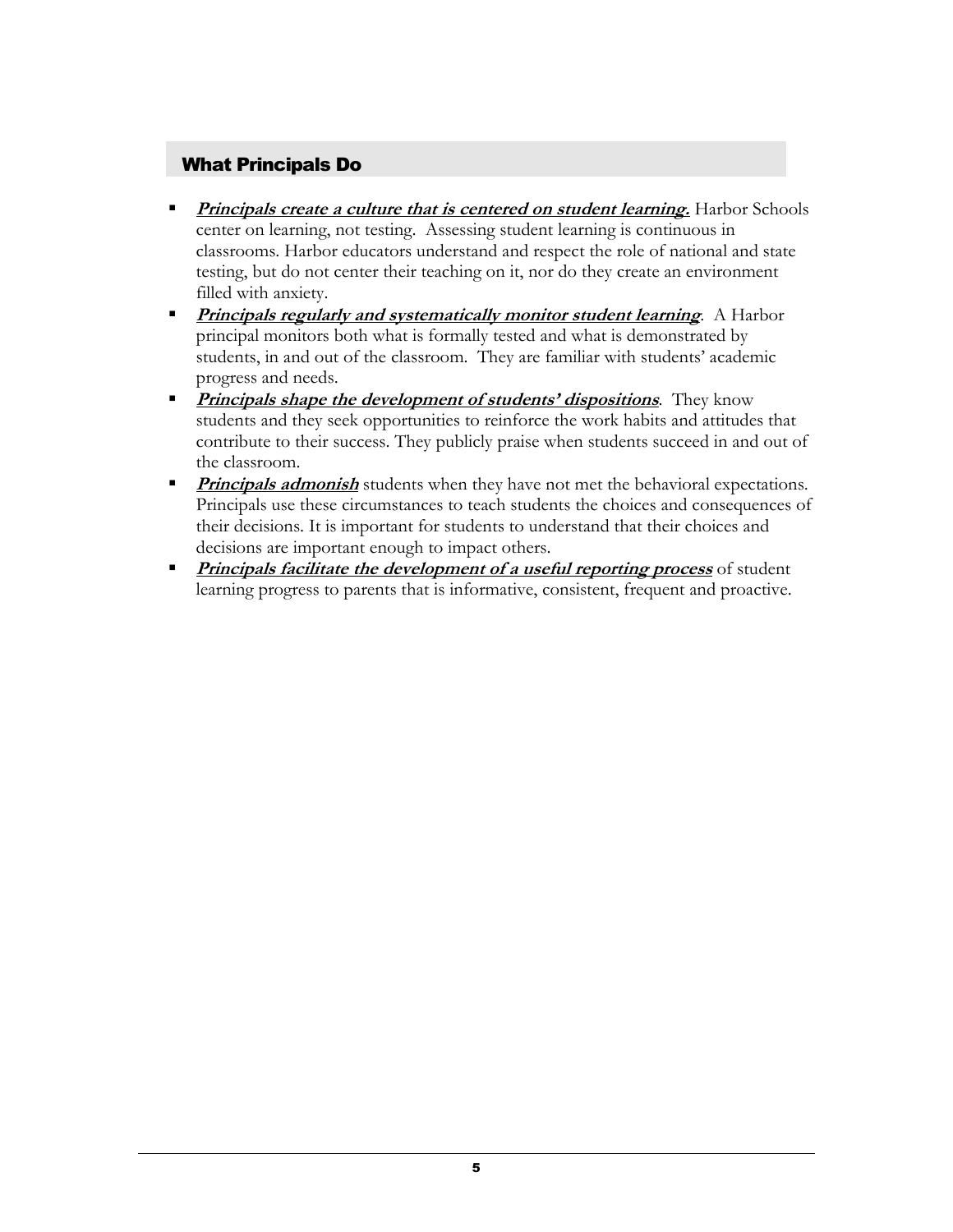# **Chapter** 2

## SCHOOL CULTURE

chool cultures teach. They teach through the expectations set for and by the people working in them, both children and adults. They teach through the visible and invisible ways that people work together. They teach through the ways in which people treat one another. Safe, supportive school cultures mitigate the potential effect that differences among students could have on their learning. Principals are accountable for the school culture and must intentionally create the conditions consistent with Harbor philosophy and practices. S

Harbor schools intentionally create a culture that lives what it believes. School cultures teach children and adults directly and indirectly. Everything that occurs within a school culture shapes behavior of people. *We are intentional about shaping that behavior.*



- **Students learn to self-govern in order to contribute to and support a democratic society as adults.**
- **Competent and caring adults are the most powerful teachers.**

The practices and conduct of the adults in the school are expected to be a primary model for students as they learn the character traits and work habits that will be life-long assets to them.

Harbor Schools focus on safety by removing fear, threat and intimidation from the learning environment. A focus on kindness and a zero tolerance policy for teasing, taunting, bullying, and negative peer pressure creates a positive, supportive and constructive environment for children to learn and grow. Adult decisions are made based on what is in the best interest of the students and the development of their knowledge,

skills and dispositions. There is evidence of kindness between students and students, students and adults, and adults with adults. Adults demonstrate their respect and their responsibility to maintain a clean, orderly environment. They extend themselves to one another and to the students. Respect and personal responsibility is visible in all interactions.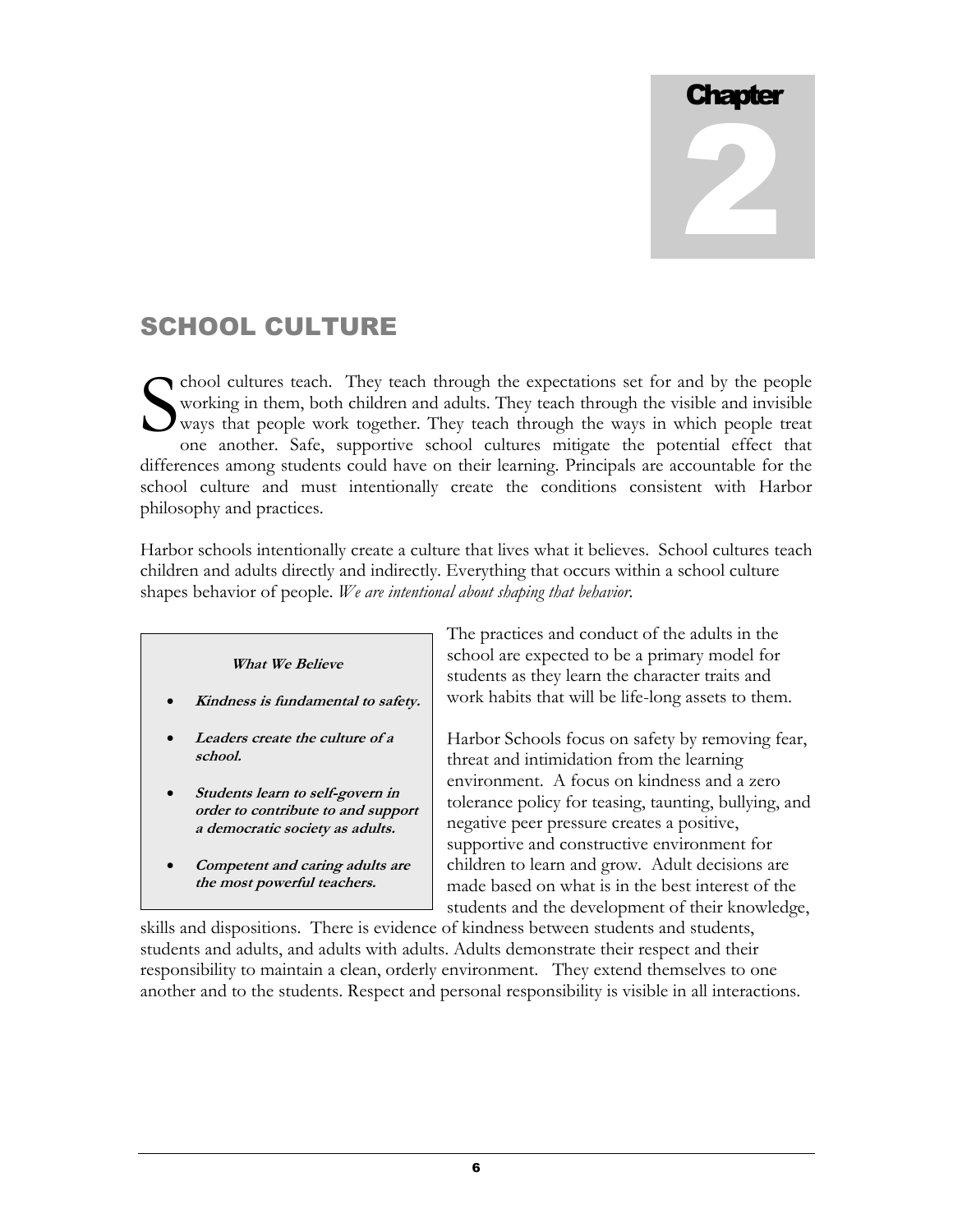### What Students Do

- **Students are respectful to adults and to one another.** They are taught the expectations of conduct. From the playground, to the bus, to the cafeteria, students learn expectations for their behavior. They are trained to be polite to all adults in the school. They learn to say 'please' and 'thank you' to the staff in the cafeteria. They use napkins and quiet voices to visit with their friends in the cafe. They open doors for adults. When students are kind to and polite to one another, teaching and learning is not interrupted with reprimands.
- **Students learn early that their conduct in school creates the foundation** for their conduct after they leave school. They are taught expectations, hear examples and observe the modeling from adults.
- **Students are expected to walk, without talking, in lines** from kindergarten through eighth grade. This is another example of proactive expectations minimizing opportunities for misconduct and distractions in hallways.
- **Students do not talk in bathrooms**. The rationale for silence in the bathrooms is that it proactively prevents misconduct that can develop there. We want students to get in and get out quickly and return to their class.
- **Students know that there is zero tolerance for bullying,** and communicate a sense of security that they are taken care of at school.
- **Students understand that their choices bring consequences.** Consequences occur naturally and always with an explicit lesson.
- **Students know they will be recognized for their successes,** not only in what they know and can do academically, but also in their effort and attitude.
- **Students respect their school environment and property** by keeping it clean, orderly and through community service learning projects.

### What Teachers Do

 **Teachers are proactive.** They try to prevent misconduct, inattentiveness, and disengagement from learning. Their motive is successful learning for all students in all settings at school.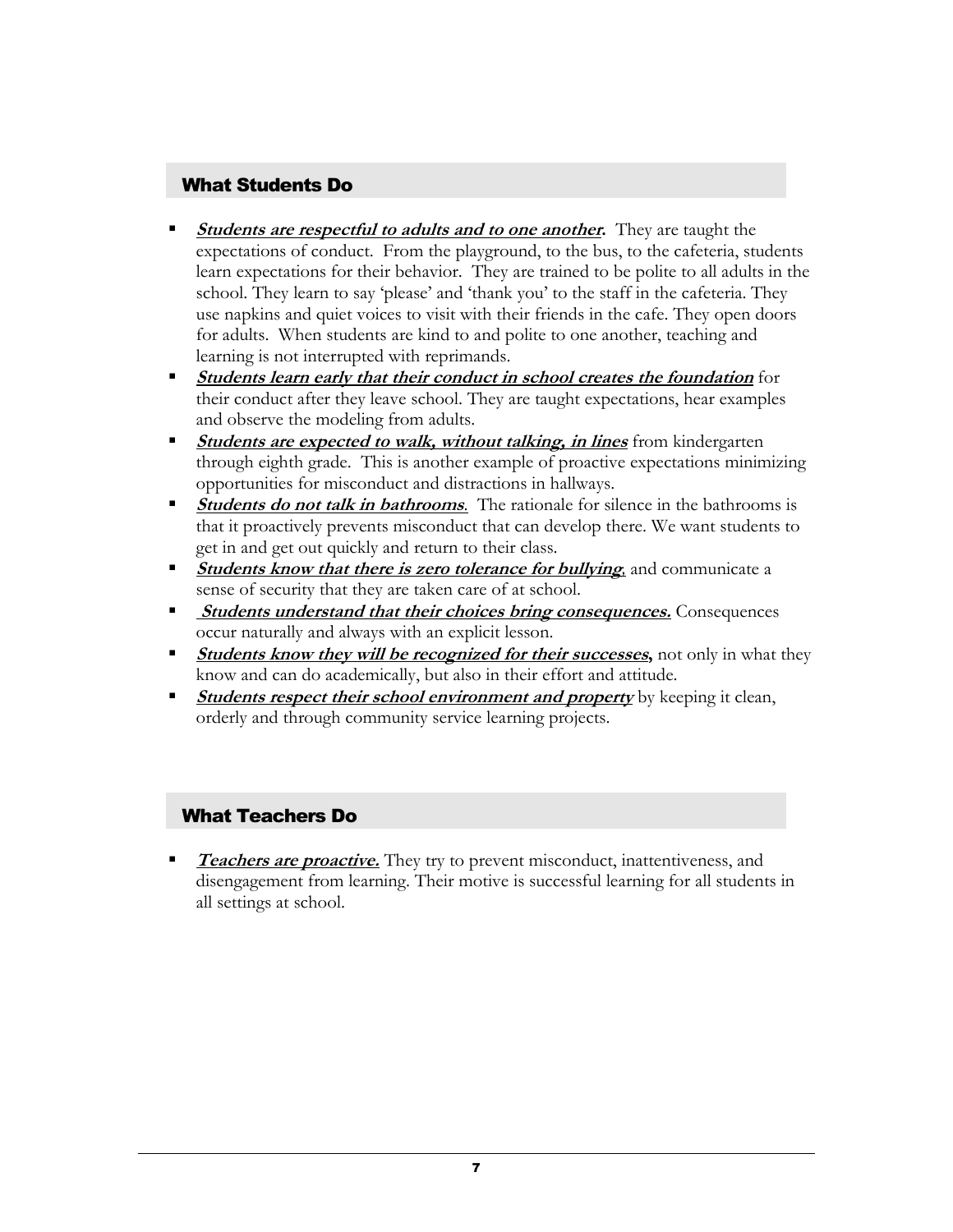### **Harbor teachers:**

- o **Teach clear expectations** through the use of the *Student Training Tape*. It is most effective to show the tape in individual classrooms on the first day of school, before students leave their room for recess, lunch, or another class such as music or P.E. Teachers need to attentively watch the video with students and make comments like "I love this" or "We can look better than that tape-let's practice." Watching passively or working on some other task will compromise the importance and the learning. Teachers know that modeling is the most powerful method of instruction. Teachers realize that their reactions will be closely observed and imitated by students. If a teacher is enthusiastic and obviously supportive of the behaviors on the tape, students will buy in. However, if the teacher thinks it is too much to expect students to walk quietly in straight lines, they will not take it seriously. Teachers discuss with students the reasons why the behaviors are important.
- o **Teach personal accountability.** All teachers develop ways to teach students a value for personal accountability. Teachers look for 'teachable moments' that naturally occur throughout the day.
- o **Walk behind students in lines**. Teachers continually watch students to observe conduct consistent with expectations as well as actively supervise opportunities to prevent misconduct.
- o **Remain alert** and ‗have their antennas up', anticipating instances or circumstances in which students might be challenged, tempted or vulnerable.
- o **Teachers do not yell** when discipline is called for. The Harbor Method is proactive. If teachers are proactive regarding student conduct, they will not be prone to sudden anger. Discipline is natural and provided without negative emotion, but with clear and direct attention. The adults are calm and respond in a matter of fact manner.
- **Teachers send for the principal** to come to the classroom in cases of defiance or recurring infractions. Students are not sent to the office. Students learn quickly that issues are addressed and that consequences are immediate. The adults at school hold students accountable for the expectations set.
- **Teachers use humor** to create a safe and comfortable learning environment and to send messages that are important to students.
- **Teachers contribute to the positive, supportive culture** of the school through their deeds, words, and practices. Gossiping, destructive communication, and hurtful exchanges are not acceptable.

### What Principals Do

**Principals actively work to create the school culture** that exemplifies the Harbor philosophy: high expectations; kindness towards one another; safety physically and emotionally, respect and responsibility for the environment and every student. Positive and professional working relationships among the adults are essential and the principal actively fosters that.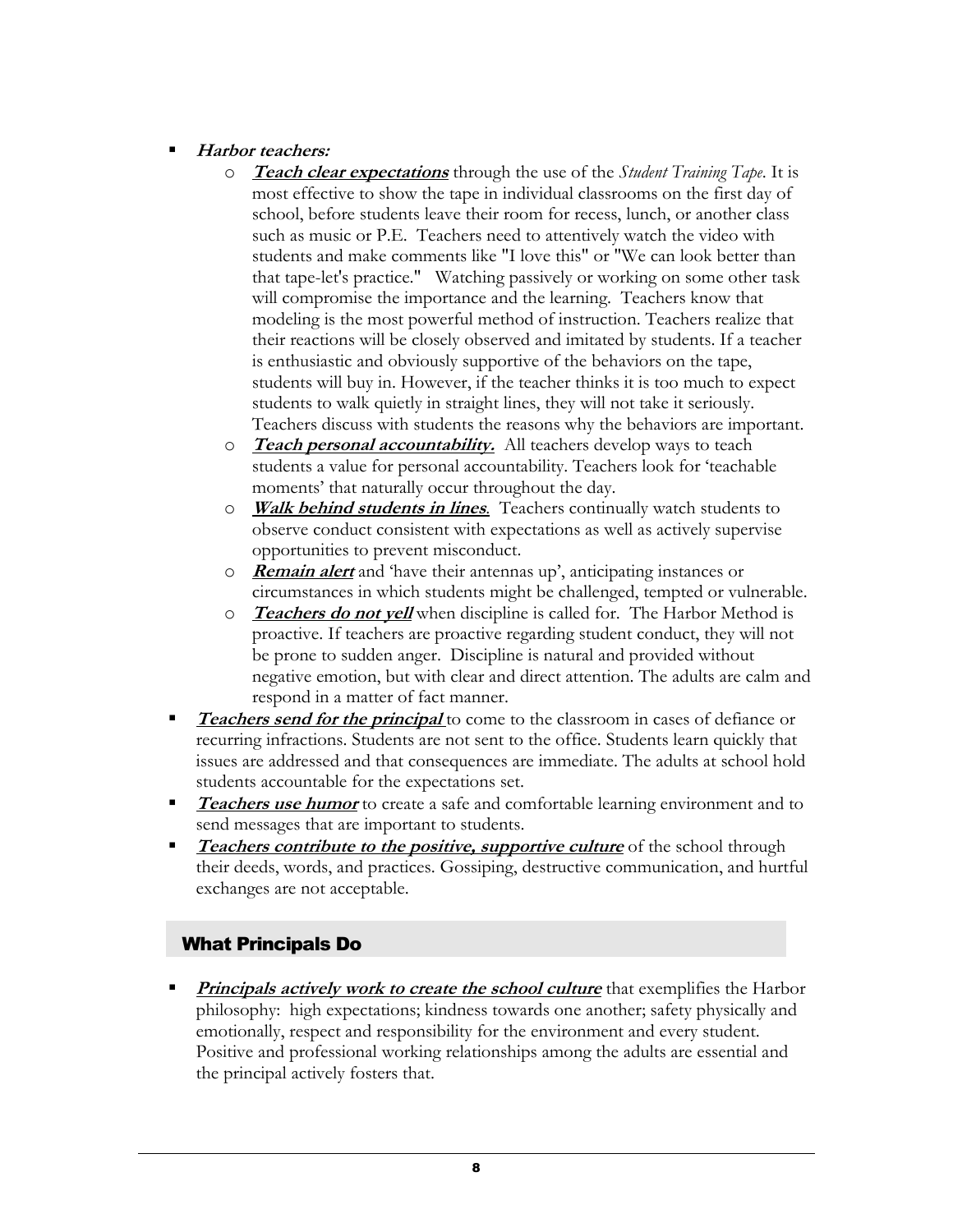- **Principals conduct an orientation for students** at the beginning of the year that outlines the expectations of the school. It is expected that the Student Training Video be used by each teacher in their classrooms to facilitate understanding and expectations close to home. The principal and staff however should preview the tape together before school starts to discuss how the teachers and all staff will be consistent on expectations.
- **Principals design school-wide schedules to minimize misconduct.** School lunches are scheduled by grade levels: grades 1-2; grades 3-4, etc. Class recess and playground time are scheduled with like ages to maximize safety and kindness.
- **Principals have the primary responsibility to supervise lunch, school arrival and school dismissal**. This is the principal's classroom in a Harbor School. This is the setting in which the principal gets to know the students in less formal contexts. Interactions are personalized, using these opportunities to acknowledge positive things about the students. School arrival and dismissal are opportunities to visit with parents. This is an ESSENTIAL responsibility of the principal to establish positive relationships with students and parents, be proactive and model the Harbor philosophy. If the principal has an emergency, they need to temporarily assign someone to that responsibility and orient them on consistent expectations.
- **Principals support teachers in the management of student behavior.** If misconduct of a student occurs, it is addressed in the environment in which it happened. If a student has defied a teacher, the principal takes care of it in the classroom so all students see that consequences happen to misbehaving students.
- **Principals are involved with student management**. Teachers inform the principals early and depend on them to intervene. For example, in the case of a student who is chronically misbehaving, they would check with the teacher first thing in the morning, saying, for example, "Mrs. Colbert, I just need to know how Johnny is doing?" This is done early enough where the student has not had time to do anything wrong yet. When the teacher indicates, "Mrs. Stallcop, he has been great!‖ the principal always follows up with a positive comment to the student.
- **Principals use time in hallways to acknowledge** the behaviors or accomplishments in more informal ways. It can be a time to connect with students in a more informal and discreet way. This also minimizes student misconduct.
- **Principals insure that all state regulations and board policies** regarding student discipline are followed.
- **Principals work with Boards to establish policies** that exemplify the work ethic that students see in adults and they themselves learn to develop. There is an expectation that the employees will be in attendance every day. Absence is an exception.
- **Principals remove students in extreme cases of misconduct.** Principal and teacher(s) decide together on an appropriate course of action**.** Federal regulations, state rules, school policy are followed. The safety of other students in a supportive learning environment is paramount.
- **Principals demonstrate a proactive approach to communication** to inform parents, teachers and students of key information for their success at school.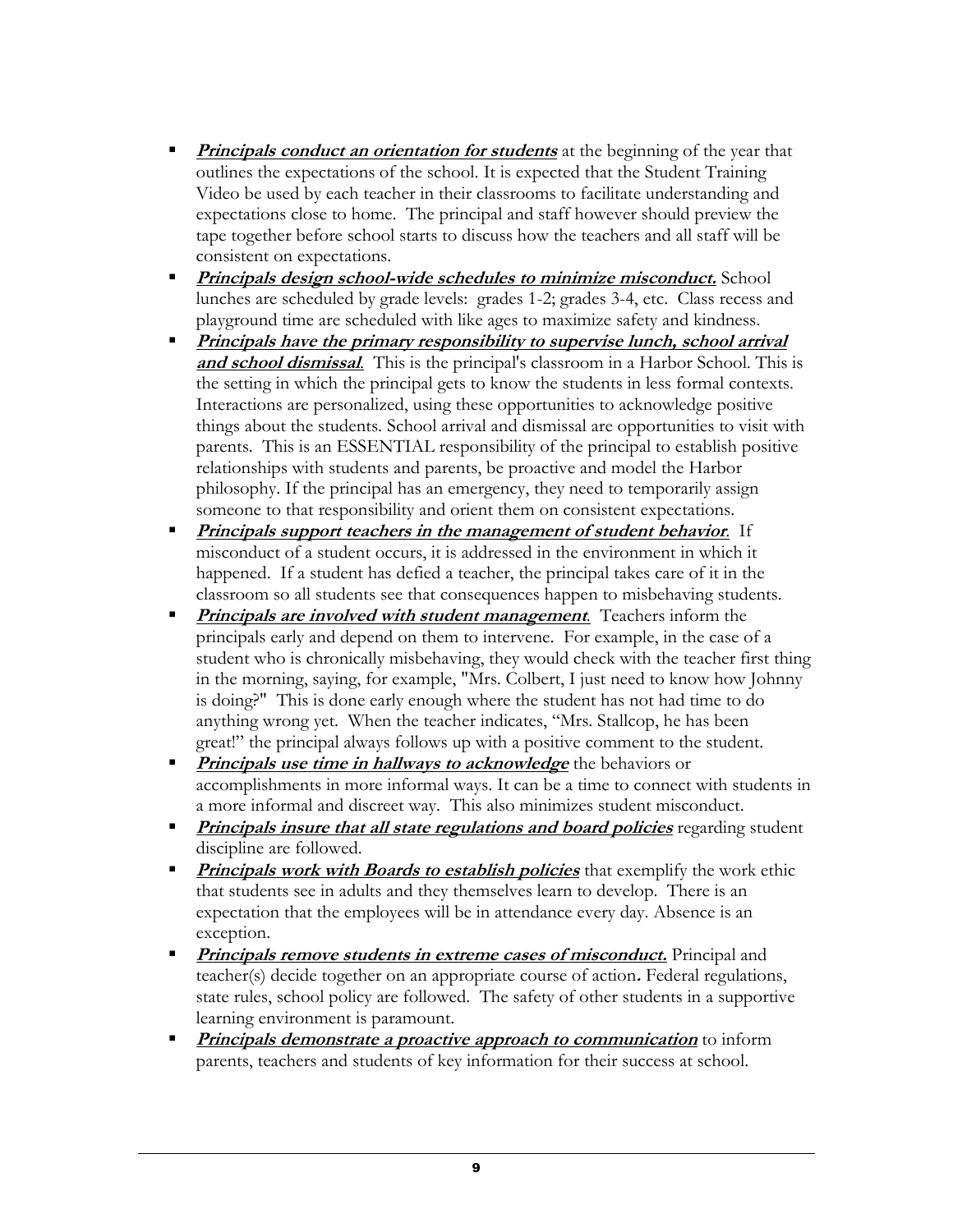- **Principals continually monitor the use of Harbor ESSENTIALS** that contribute to the desired culture, including adult modeling, Rules and Reasons, 40 Cards, and Citizen of the Week.
- **Principals insure a safe and clean environment in and out of school.** Keeping a classroom and the school clean, orderly and maintained teaches respect and responsibility. Bathrooms are decorated as they might be in one's home. Students have a role in lunch room activities, such as serving and cleaning.
- **Principals insure that the Pledge of Allegiance** *is recited every day.* How and when it is said is the discretion of each school.
- **Principals demonstrate a non-threatening**  mindset and approach. They demonstrate and model this to teachers. Discipline is an opportunity to lay out consequences and to learn.



**Principals use humor** to create a relaxed atmosphere in which both the adults and students enjoy teaching and learning.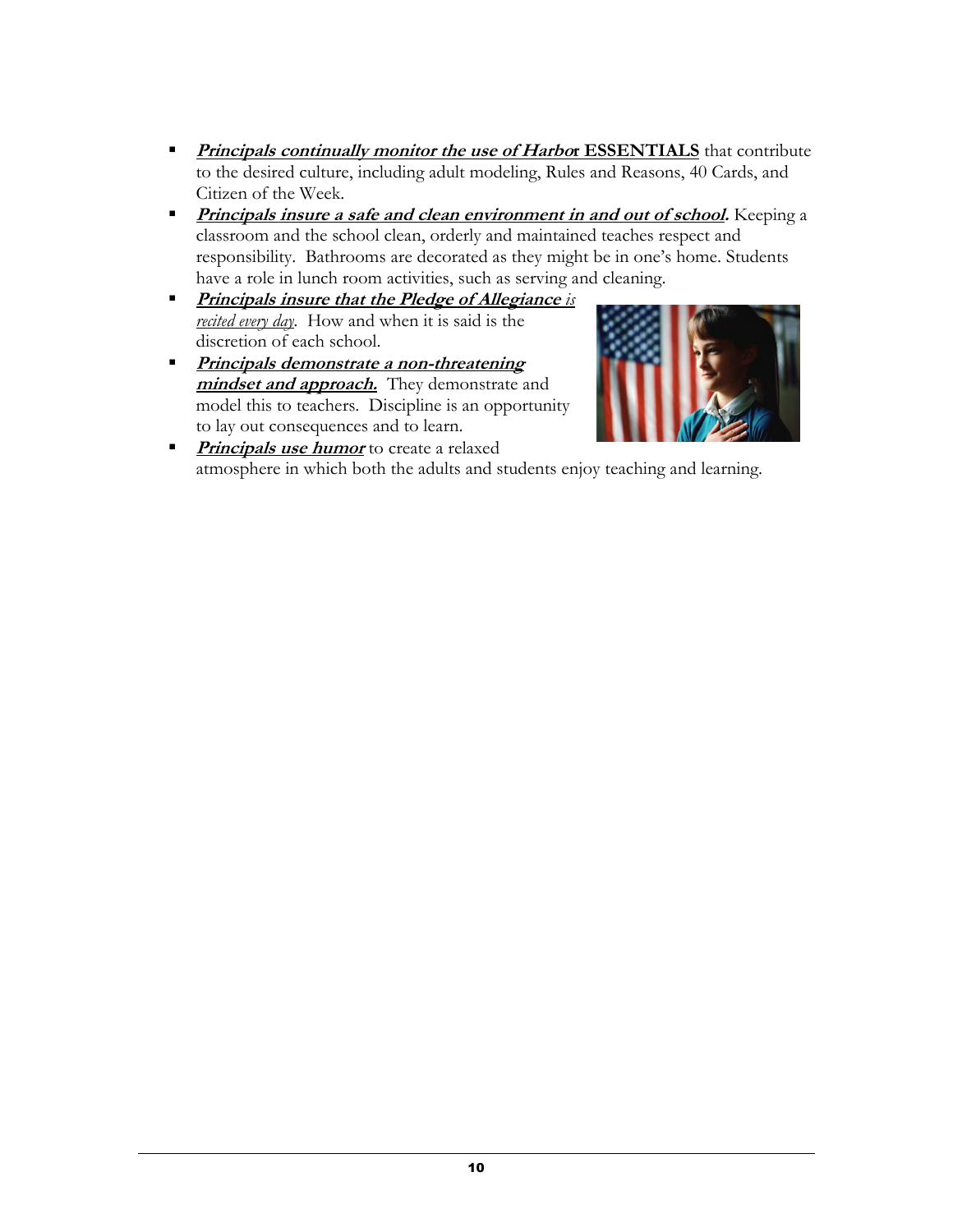# **Chapter** 3

# INSTRUCTIONAL FIDELITY

he quality of learning for students has everything to do with the quality of teaching. One can find examples of exceptional teaching in many schools. **Three key elements distinguish a Harbor school from other schools**. T

#### **What We Believe**

- **High expectations with high quality instruction everywhere, everyday, by everyone.**
- **Students benefit from consistency, coherence and creativity of the adults.**
- **The foundation for critical thinking habits is challenging content, proficiency in skill and determination of best effort.**

**One** - faculty and staff who decide to work in a Harbor School commit to adopting the beliefs that ground the schools' philosophy. Their teaching, leading and working habits emerge from those beliefs.

**Two** - faculty and staff are prepared to meet clear expectations through the use of specific curriculum, teaching strategies and student management practices that support the intellectual as well as the social, emotional and character development of children.

**Three** - they understand the importance of instructional fidelity. Instructional fidelity is defined as being consistent with the Harbor philosophy and practices to achieve program coherence throughout their school. Program coherence matters for students.

The consistency of structure, expectations and instruction accelerates learning. This is a key component for school wide high performance.

Program and instructional coherence is a signature feature of Harbor Schools. This feature brings benefits to student learning because they know what to expect from grade to grade, class to class, adult to adult. Students learn that they have multiple opportunities to learn information and to demonstrate their understanding and skill. Students learn the instructional routines in early grades which accelerate their ability to focus on new information, skill development and thinking skills. The core instructional methodology is consistent across teachers yet implemented with the unique creativity and talents of each teacher. Pacing of accelerated objectives is coordinated between grade levels.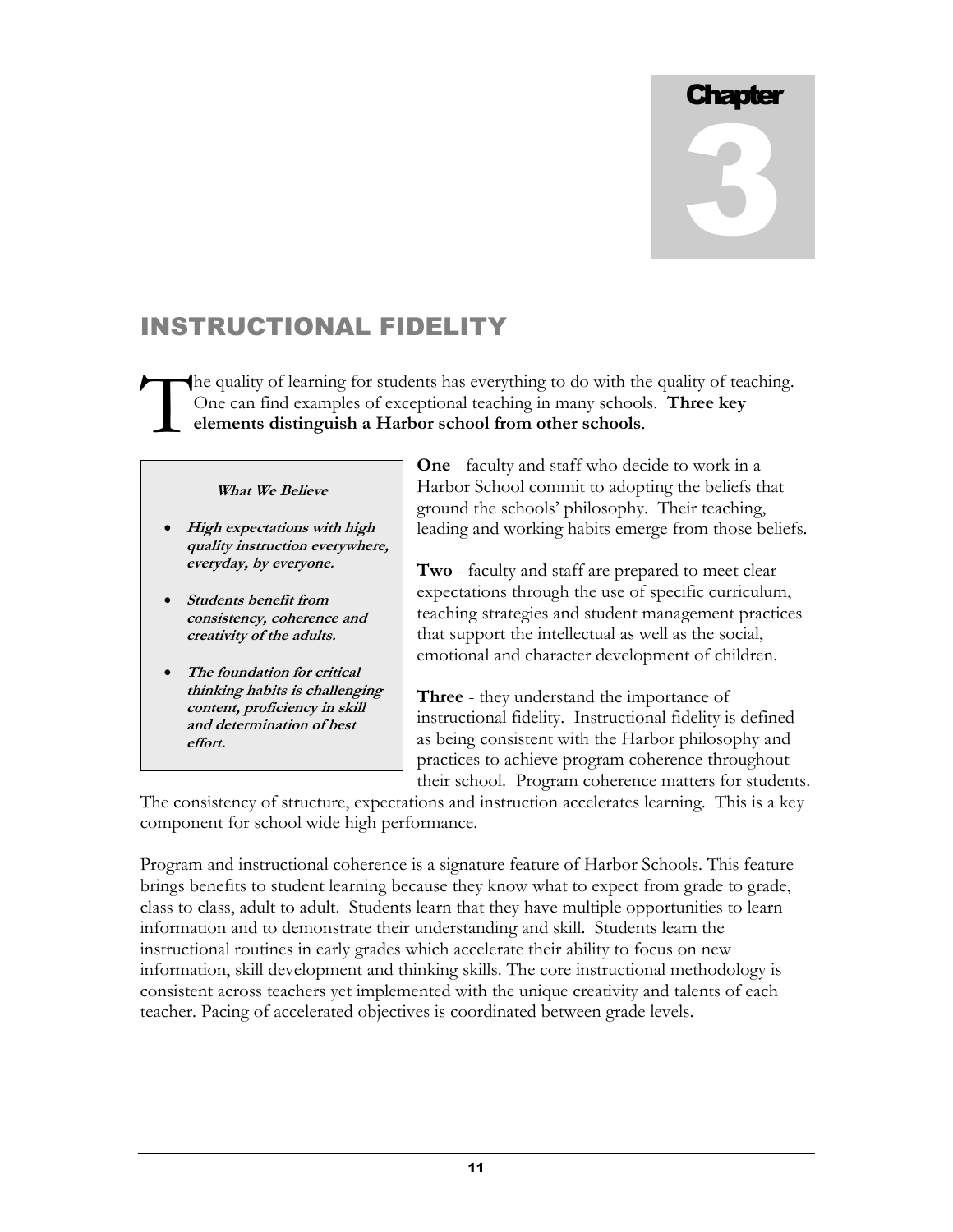### What Students Do

- **Students learn to persevere** towards mastery of their learning. They are not afraid to try and understand mistakes are for learning.
- **Students articulate what they are learning**. They know what they are expected to learn which contributes to their active engagement and success.
- **Students demonstrate internal motivation to learn and excel.** The adults create the school and class environment that fosters internal motivation and satisfaction.



### What Teachers Do

- **Teachers teach to the high.** Challenging students and expecting high levels of learning is visible in classrooms. Teachers create additional opportunities for the range of student learning needs.
- **Teachers adhere to the concept boards**, as disseminated, especially in their first year. As they acquire more comfort and familiarity with the methods, they adjust to meet the curriculum and learning needs of their students while maintaining the fidelity to the Concept Board approach.
- **Teachers use direct instruction.** Direct instruction is used during concept boards. Other instructional methods are used as teachers match the specific learning objectives to the best instructional approach.
- **Teachers design and engineer** the learning environment. They skillfully select the essential and accelerated curriculum objectives and coordinate them for alignment between and across grade levels. Teaching is the priority of every teacher. All activities of the day are opportunities for teachers to be intentional about what students can learn.
- **Teachers exercise individual creativity and talent**. Instructional fidelity and individual teacher creativity coexist. Teachers appreciate the consistency and utilize their talents and creativity on instruction strategies that are varied according to the learning objectives. They know where they need to be consistent in order to accelerate their learning.
- **Teachers instill values in students** for the character and work habits that are required to be successful and a contributing member of a democratic society.
- **Teachers are adaptive to the needs of students**. They see mistakes as a teaching opportunity and teach students to see mistakes as a learning opportunity. They are transparent about their own mistakes, modeling the learning opportunity.
- **Teachers manage student conduct consistently.** Classroom teachers select a student to carry the clip board that holds a "sign-off sheet" for special subject area teachers. The special subject area teacher uses this sheet to communicate the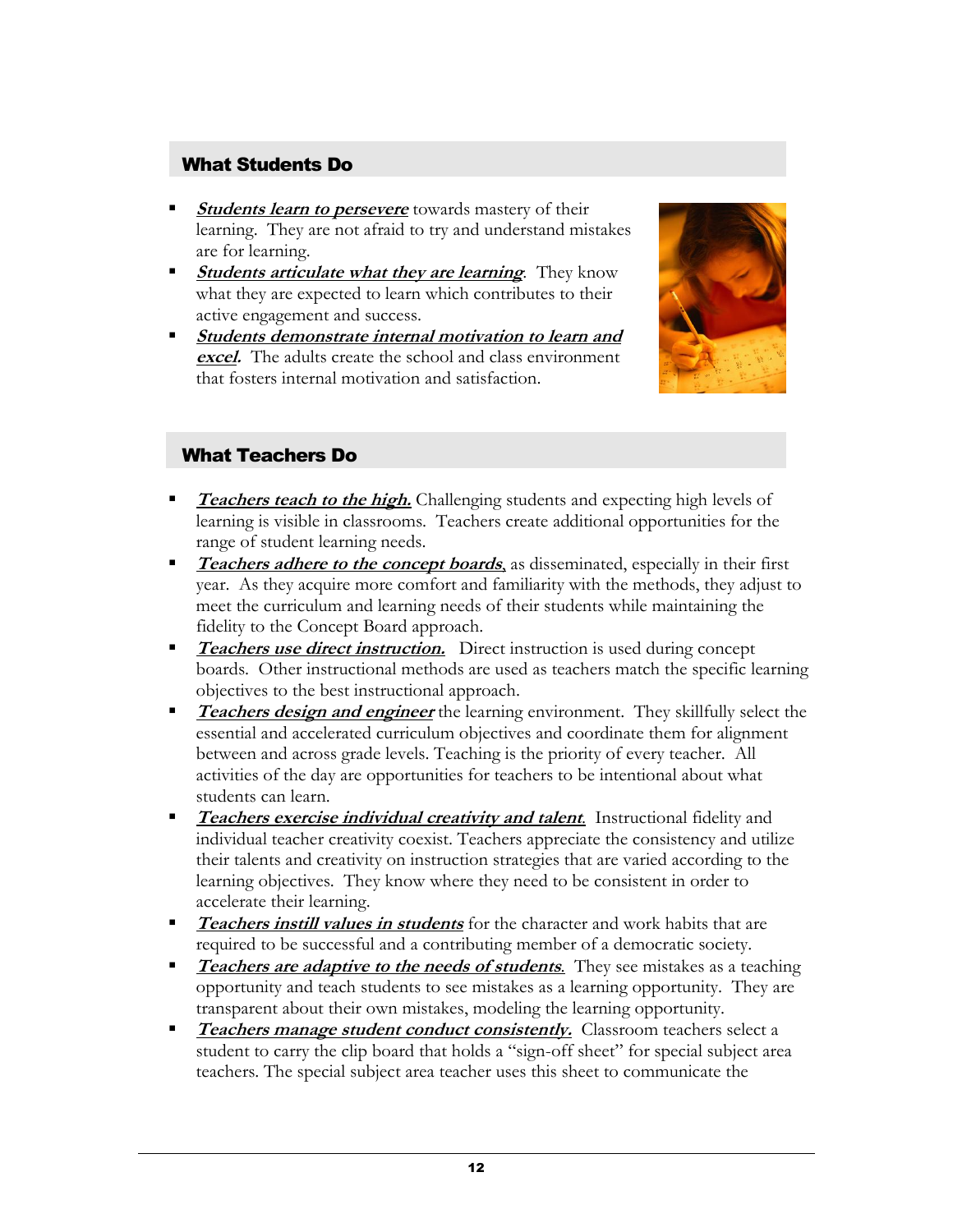behavior of the class and/or specific students. Positive reports may earn students an extra Hall of Fame.

- **Teachers are problem solvers**. They monitor student learning and create ways to meet needs of students. They direct the role of the Educational Assistant and utilize resources to support student learning. They take leadership roles and creatively approach dilemmas with the principal and their colleagues.
- **Teachers encourage the quiet students**. They set all students up for success. They are intentional about engaging specific students and are expert in how and when.
- **Teachers prepare students for state wide testing**. Teachers want students to feel prepared. They do not overemphasize its importance or create anxiety about it. Rather, they help students to be familiar with the mechanics of the testing process and confident in their preparedness to do well.
- **Teachers use national and state assessments as one indicator** of the quality of teaching and learning. They also use Concept Board Assessments and student work to guide their daily interactions with students. They use assessments as sources of insight about student learning, instructional effectiveness and curricular needs.

### What Principals Do

- **Principals know the Harbor curriculum, instructional practices and resources thoroughly.** They are able to expertly represent the Harbor Method to the community. They demonstrate effective teaching to new teachers.
- **Principals monitor the teaching and learning** on a daily basis. This is their most important responsibility. They are highly visible in classrooms, on the playground, in the cafeteria, and during arrival and dismissal. They provide continual feedback to teachers regarding what was effective and what they might consider. They encourage students and recognize the behaviors and achievement that they want to reinforce.
- **Principals monitor student and school performance.** They review data from state and school assessments. They monitor enrollment, attendance and proactively approach performance improvements.
- **Principals defend, protect and insure instructional fidelity** and program coherence. They understand that traditional education has often been fragmented for students. They understand the influence of programmatic coherence and consistency on student learning.
- **Principals cover classes, provide assistance and support to a teacher.** Above all, principals believe that teaching is an honored profession and quality of instruction is the value that schools bring to students. They quickly cover instruction for teachers when appropriate.
- **Principals monitor grade to grade articulation and across grade consistency.** The curriculum is built for grade level mastery and acceleration. Teachers need to annually calibrate the content and grade level expectations to insure program instructional consistency and alignment to student learning expectations.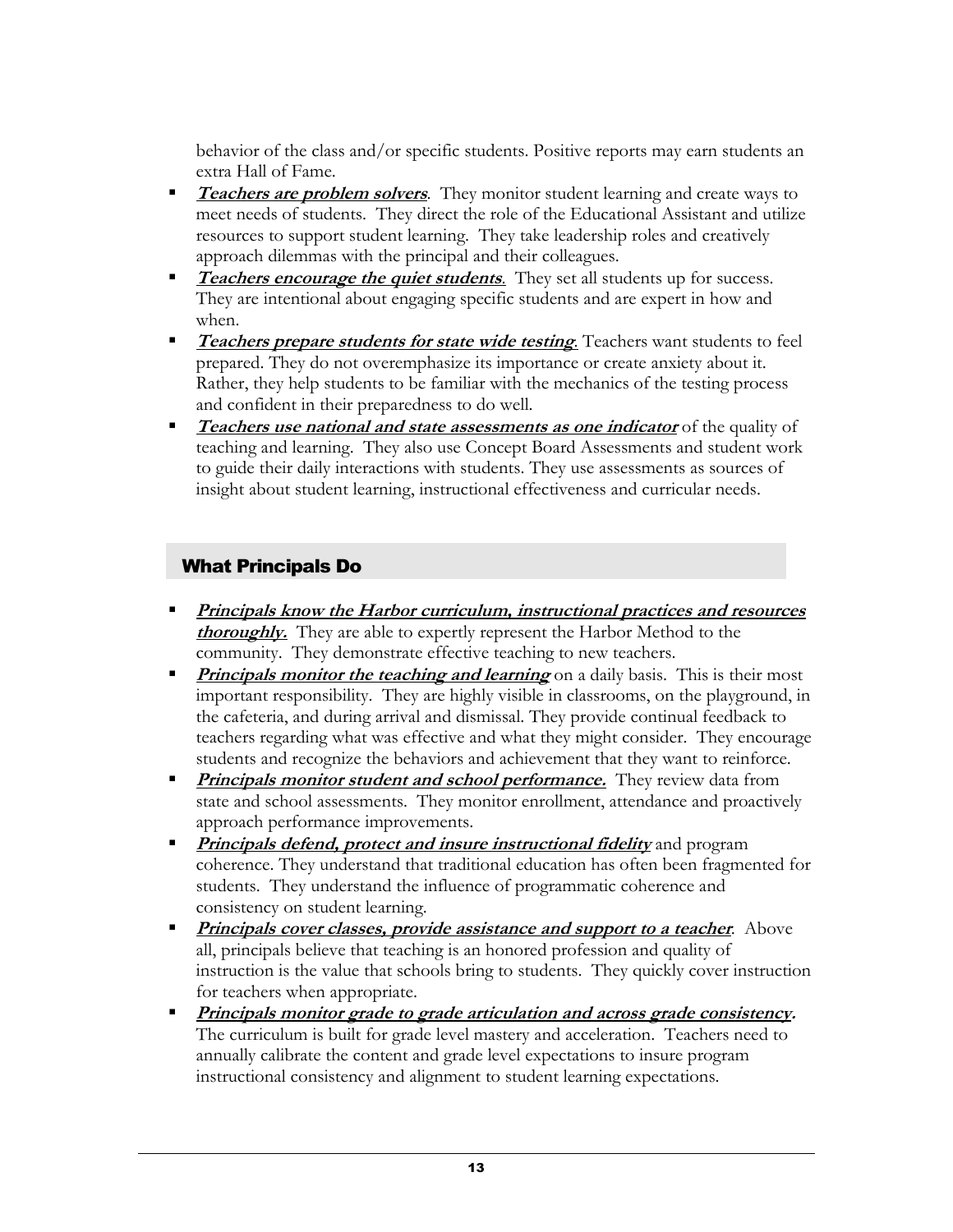# **Chapter** 4

## SCHOOL LEADERSHIP

he quality of a school, the quality of teaching and the confidence of parents rest on the competence of the school's leaders**.** Leadership comes from two functions of a Harbor School. One is the Board of Directors which is responsible for the governance, policies and strategic direction of the school, as well as the link to the parent community. The other is the school principal, who carries out the expectations of the Board and insures the quality of the school programs. **T**

The ability of a Harbor School to carry out its mission depends heavily upon the strength of its governing board. An effective board provides strategic direction for the school, chooses

### **What We Believe**

- **Principals and school boards are accountable for the quality and performance of the school..**
- **Leaders create the conditions for adults and students to be successful..**
- **Leaders are explicit in their expectations of adults and hold them accountable to those expectations.**
- **The principal is responsible for the culture of the school.**

and nurtures strong school leaders, and ensures the school's financial and legal soundness. For a charter school to succeed, it must form a board that is committed to the school's mission, possess substantial leadership skills and expertise, set policy that guides the school's work, and evaluate both the school and itself with an eye toward continuous improvement.

Leadership has a profound effect on the conduct and achievement of students and the adults who contribute to their learning in the school setting. We believe that the principal has a direct accountability for the environment in which teachers teach and students learn.

The principal's primary responsibility in a Harbor School is to support teachers and protect teaching

time. This is not merely a function of scheduling or other administrative activities, but of the principal's presence throughout all student contact areas during school hours. Principals in Harbor Schools are extremely visible to the student population in the classroom, in the hallways, in the lunchroom, and on the playground. They use all of these venues to teach practical aspects of living and how to interact positively with one's neighbors and community. The principal's presence in this manner provides daily supervision and support of teachers to ensure instructional fidelity.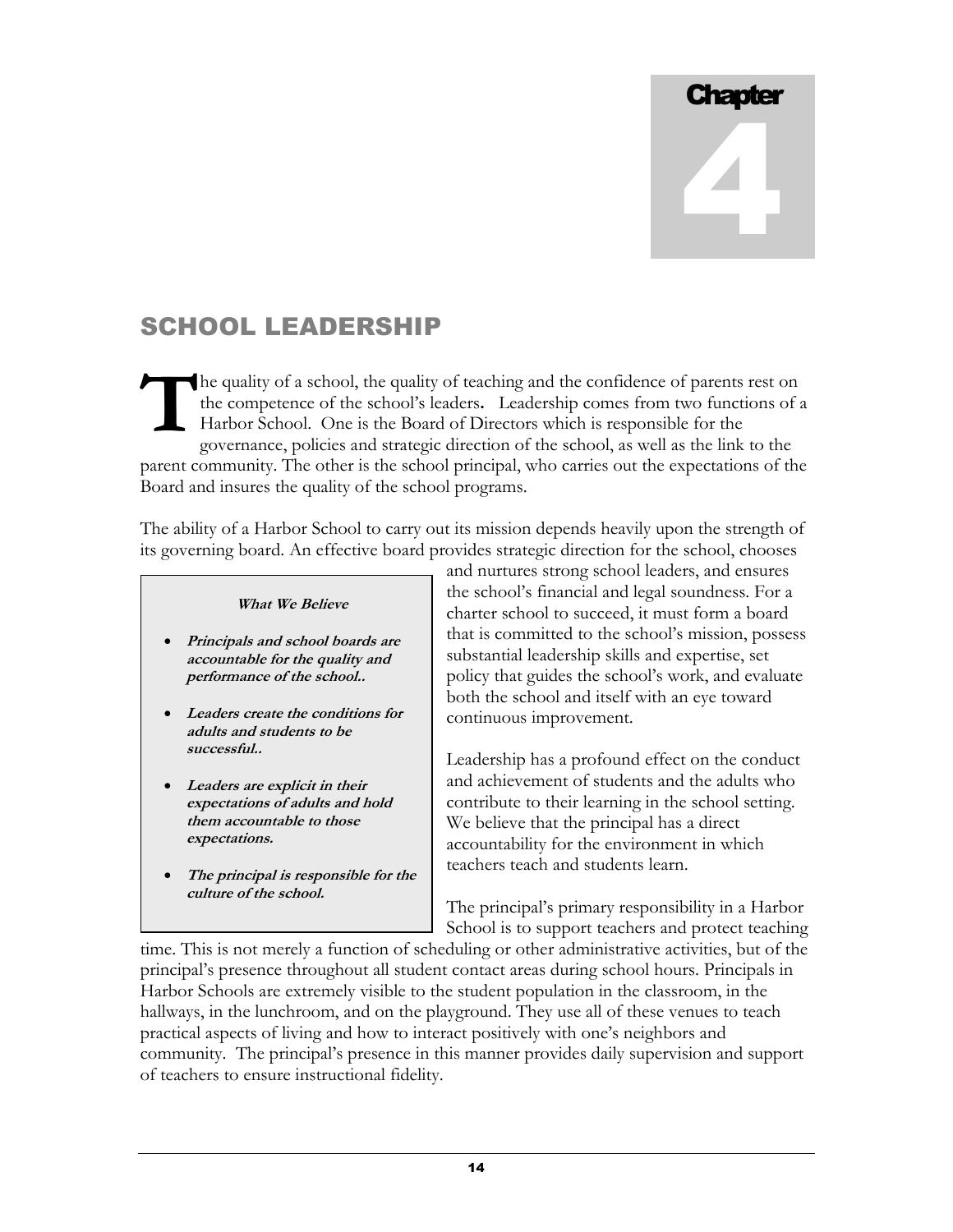### What Students Do

- **Students demonstrate respect for authority**. They understand there are rules, there are choices and there are natural consequences.
- **Students know the principal.** Not only do they know the principal, they know that he or she is looking out for their best interests and what they expect.

### What Teachers Do

- **Teachers are leaders of instruction**. They are hired as experts of teaching and learning. They sustain their professional commitment to deliver high quality instruction for extraordinary results in student learning.
- **Teachers come with solutions** to presenting problems. They are creative in approaching any dilemma they face and present options that the principal and school might consider to respond, adapt or change any component that is interfering with their ability to teach effectively.



**Teachers depend upon their principal to guard their instructional time.** Teachers know what they are expected to do and they know what principals are expected to do. Roles are clear and the differences in authorities are respected.

### What Principals Do

- **Principals act as stewards of the educational process.** They understand their responsibility as custodian of parent trust. They work to ensure that parents have confidence in their school to create the kind of school that will make their child successful.
- **Principals create the culture and conditions** for high expectations for learning, conduct and program coherence across grades. They create the conditions for teachers to excel at teaching. They develop the capabilities of staff for instructional effectiveness and high student achievement.
- **Principals are present, visible and actively monitor the learning environments.** Since principals supervise lunch time, arrival and dismissal, they are visible and use this time to chat with parents and to interact with students. Paper work and other management responsibilities are performed before and after the instructional day.
- **Principals establish trust and confidence** with the Board of Directors. They implement the strategic direction and policies established by the Board.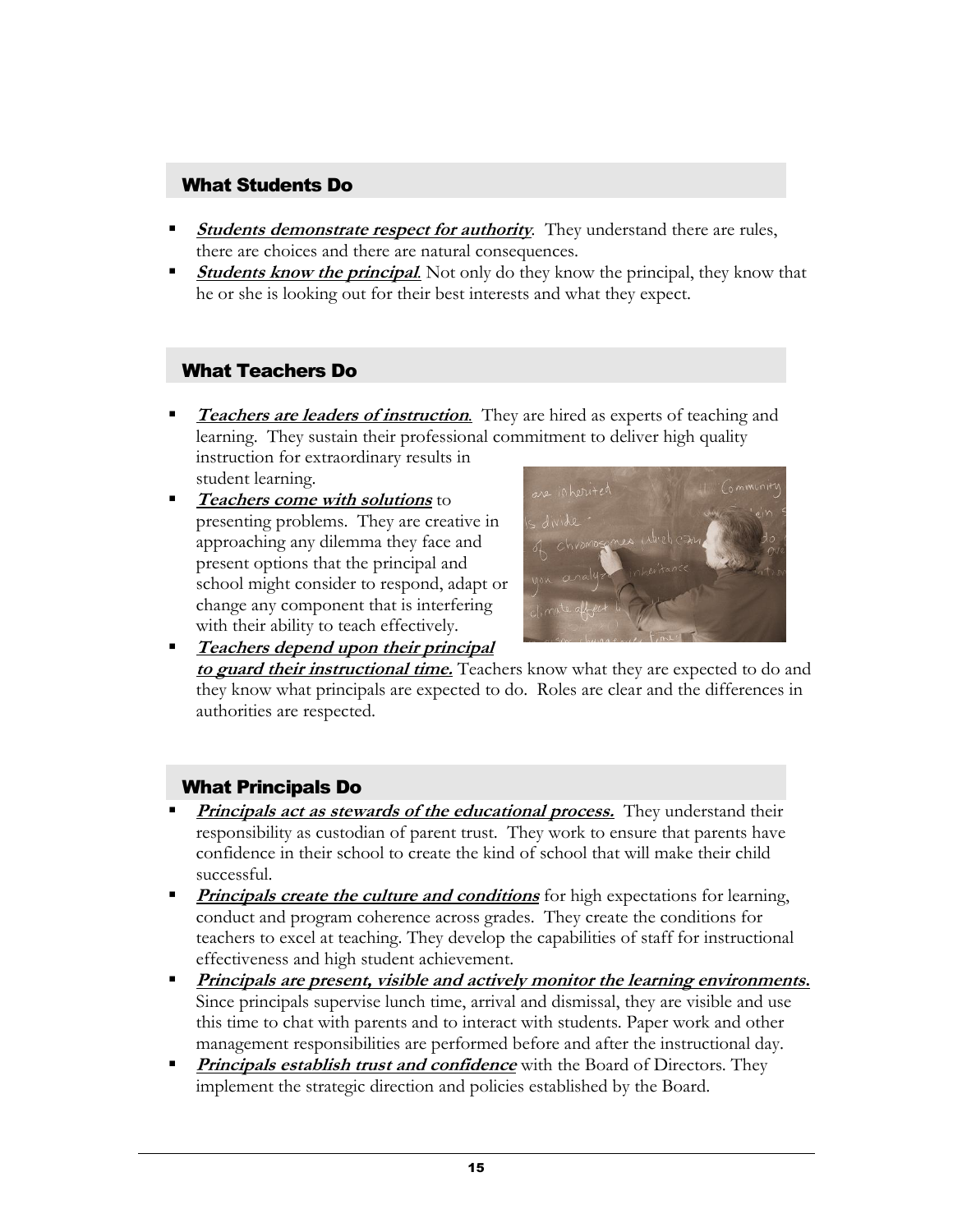- **Principals communicate their expectations to employees** in modeling the Harbor philosophy and practices. They communicate a sense of mutual responsibility for all adults to contribute to the kind of culture that supports their own effectiveness and the success of their students.
- **Principals act on those adult expectations**. They address issues and inconsistencies directly with staff. The adult as a model to students is highly regarded.
- **Principals promote positive working relationships.** They immediately address behaviors or practices that are threats to the Harbor culture. An example is gossiping among adults. The adults in a Harbor School are expected to provide constructive examples of high character and personal accountability for students. A good rule of thumb is to ask yourself how you would feel if the person you were discussing suddenly happened upon your conversation. Would you be embarrassed?
- **Principals establish proactive, transparent communication** with the Board, the staff and the parents. The principal anticipates questions and makes communication a management priority.
- **Principals create opportunities** for continuous professional development of staff. Principals model continuous learning and create opportunities for their staff to develop and contribute to professional learning.
- **Principals are self-directed learners.** As instructional leaders, they must remain knowledgeable and current in educational research. They create opportunities for teachers to develop professional skills, while guarding and protecting faculty from irrelevant distractions from their instruction.
- **Principals create a calm professional setting.** They do not create anxiety around testing, requirements and areas to improve. They create an adaptive, flexible, can do environment.

### What School Boards Do

Public charter schools are formed under the non-profit laws of the state. Like most nonprofit organizations, public charter schools are mission-driven. Public charter school



boards in Idaho follow nationally recognized models for governance, which require boards to serve the mission of the school.

Public charter schools, like all effective non-profit organizations, carry out their mission by selecting board members that share common goals and utilize the talents of various volunteer members of

the community to enhance the school's operation. It would be irresponsible for public charter school founders not to protect the mission and stability of that school by ensuring that board members understand and support the central concepts upon which the school was founded.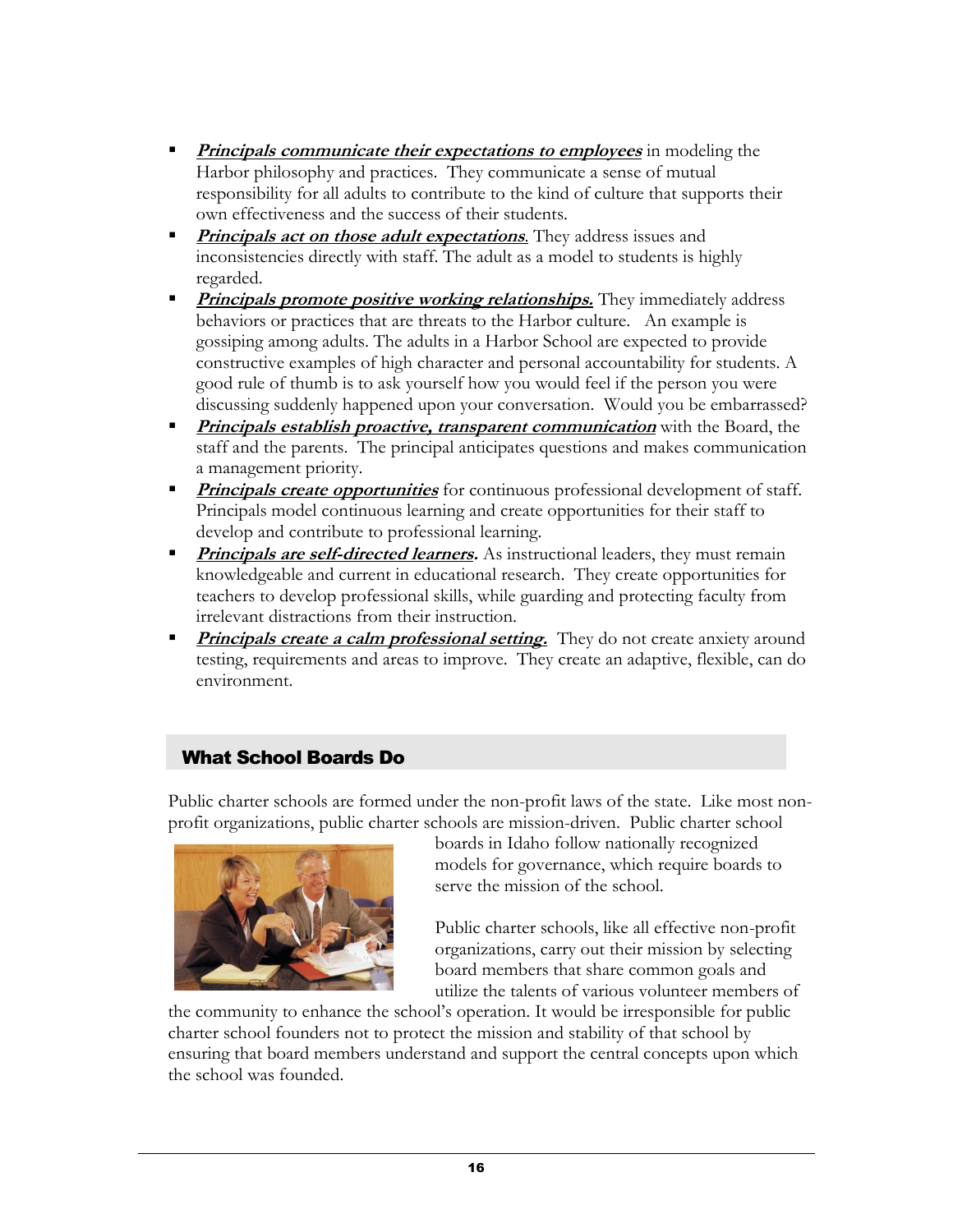One challenge that faces charter school boards is fulfilling the founder's mission of the school. Recruiting board members who are committed to the school and who possess the skills, knowledge and interests are foundational to develop their non-profit organization to succeed for students, families and teachers.

### **School Boards:**

- **Identify and recruit board members** who are committed to the vision and mission of the founders. They need to possess the skills, knowledge and attitudes that are needed to effectively carry out its responsibilities*.* Board members need to help recruits determine if their needs, interests, values, and beliefs are aligned with that of the schools' mission.
- **Citibularies 1** Orient and train board members to be effective leaders and decision-makers. They must be well-informed about all four areas: corporate law, internal policies, and procedures/contracts with third parties; local, state, and federal laws/regulations; the charter school's financial resources, facilities, and equipment; and risk management. Training for service on the board must include a thorough understanding of the Harbor Method, the challenges and requirements of board service, and their legal responsibilities.
- **Make effective decisions** consistent with the mission of the charter school. As the board of an independent public school and a separately incorporated non-profit organization, the charter school board must act as a guardian of public trust with legal governing obligations.
- **Plan for near-term and long-term success.** Strategic planning and thinking is paramount to the success of a school. The need to determine how the board can organize itself in order to function as an effective, future-focused leadership team is a critical role of charter school boards.
- **Carry out legal and financial responsibilities.** Board members know how to monitor the organization's financial position, and understand their roles versus committee roles in the oversight responsibilities.
- **Develop effective board-staff relations** and maintain an effective, mutually supportive working relationship with the charter school administrators*.*
- **Develop fruitful board/community/parent relations** by forging strong relationships with parents and community members. The charter school board can play a critical role in developing partnerships and collaborations that tap the resources of the community, enhancing the school's capacity to meet the educational needs of its children.
- **Develop internal accountability** of the performance of the school and the people who work there. Boards know that quality is developed and maintained with competent professionals who implement the school's mission.
- **Create and maintain effective committee structures** to enhance the board's overall effectiveness by matching the needs and requirements of the committee with the skills, knowledge and interests of prospective committee members.
- **Foster fund-raising** with a standing committee whose purpose is to plan, organize, and build successful fund-raising campaigns.
- **Develop effective board self-assessment** on the effectiveness of the board in carrying out its roles and responsibilities. It is important that the board spends time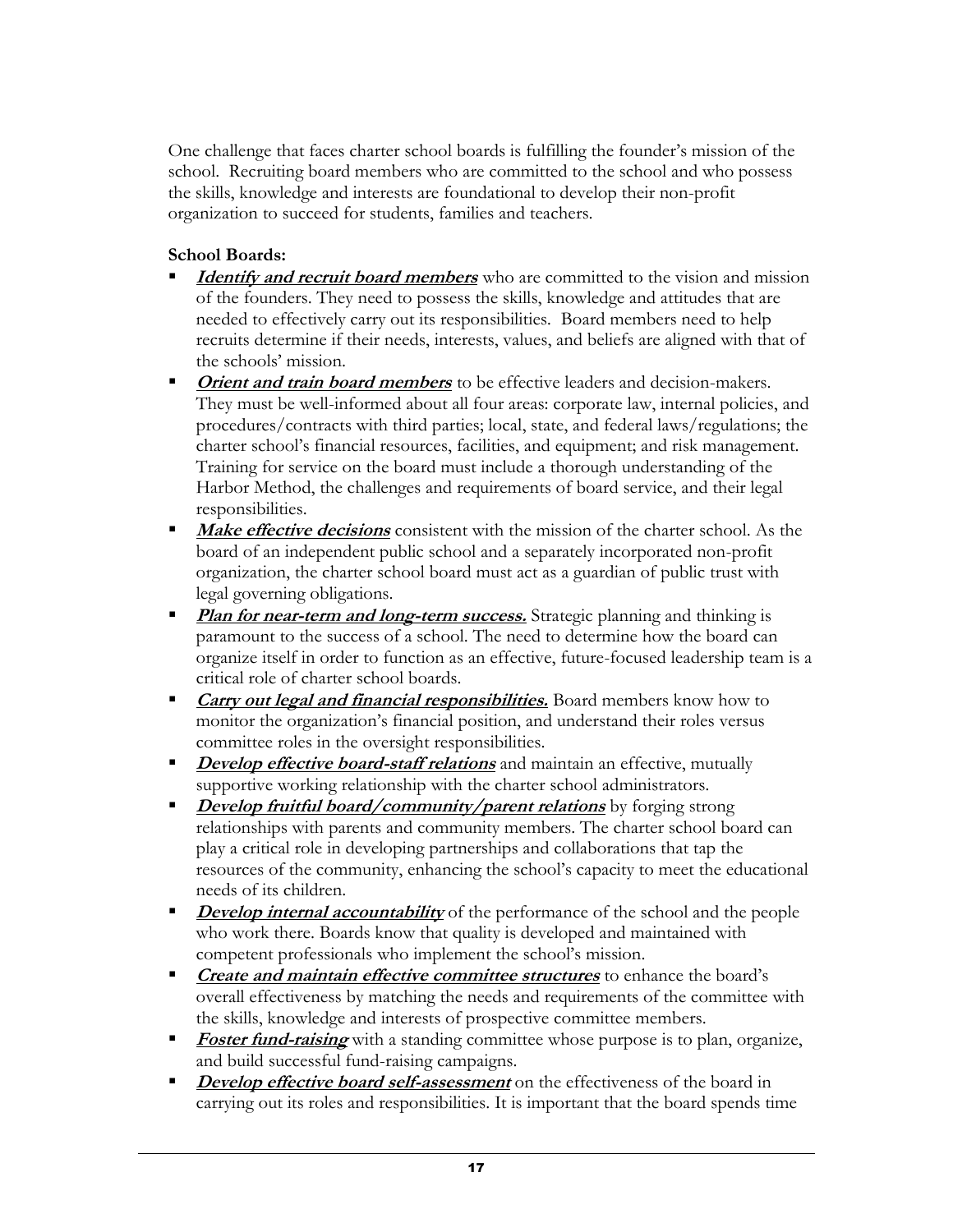looking at its own performance in order to improve it. Charter school boards need to institute a self-assessment process to continuously help the board enhance its effectiveness.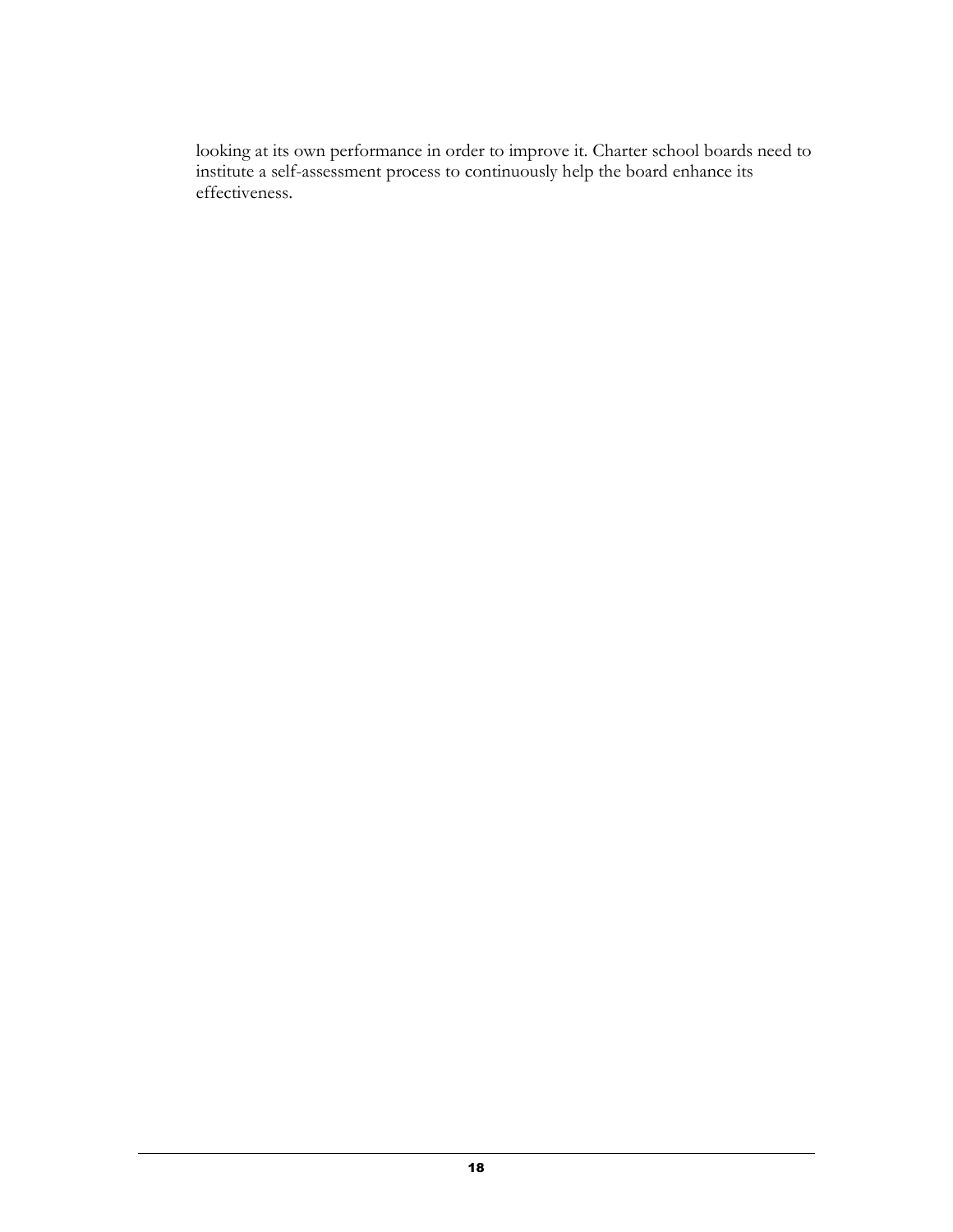# **Chapter** 5

## PARENT ENGAGEMENT

arbor Schools depend on the support and engagement of parents. Most of our schools began with a small group of interested, committed and dedicated parents who wanted a Harbor education for their children. Harbor educators must always remember that and cultivate strong parental engagement. The school actively works to earn their trust and confidence to provide a safe and productive learning environment for their children. H

### **What We Believe**

- **Educators regard and engage parents as their children's first teachers.**
- **Parents contribute to the excellence of a school.**

It is essential that parents are well informed on the elements of the Harbor School Method. **All Harbor parents understand that they are their child's first teacher. They can identify their role in "What Teachers Do" sections of this document.** All parents should have sufficient understanding of the method upon enrolling their children, a thorough orientation before the first day of school, and ongoing opportunities to experience the method through classroom visits. Their understanding of Harbor practices is essential for them to support their child's

education. Harbor Schools encourage parents to volunteer in various ways to enhance the program's effectiveness.

### What Students Do



- **Students contribute to their families** by modeling at home and in the community the same kind of behaviors and work ethic expected at school.
- **Students contribute to their families** through community service learning projects.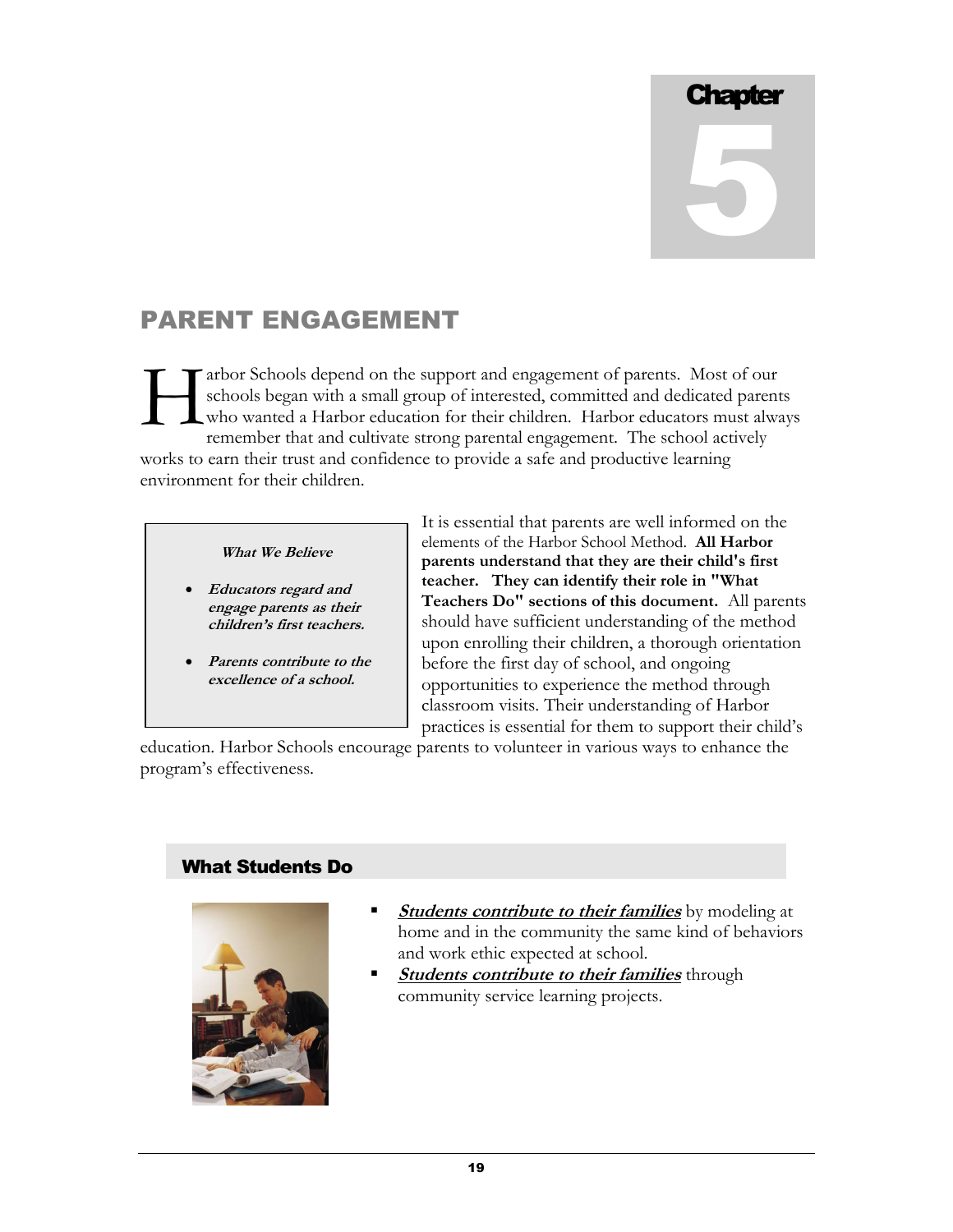### What Teachers Do

- **Teachers utilize parent volunteers** to support student learning. Teachers direct parents who are available to volunteer their skills and talents in their child's classroom.
- **Teachers communicate proactively** with parents, as a group and for individual students.

### What Principals Do

- **Principals proactively communicate to parents**. Communication is frequent. Principals explain how their school does business. Communications include the following:
	- o *Interruptions to the instructional day are kept to a minimum.* Emergencies are an exception. All other communication is done before or after school. Principals and teachers 'teach' parents that instructional time is the highest value.
	- o *Teachers and principal want students to develop a productive work ethic early in their lives*. We encourage parents to support their children in their work and to encourage superior efforts to their work.
	- o *Before school starts, invitations are extended to parents to meet with teachers at all grade levels* in the initial year of their child's attendance and then at kindergarten and first grade every year. First days of school and last days of school are instructionally full days.
	- o **<sup>P</sup>***rincipals prepare weekly notes* for parents that require their signature and return to their child's teacher. The notes report their child's attendance and other essentials that parents need to know*.*
	- o *Principals communicate the importance of the school's expectation of student attendance* to parents. Parents need to plan family trips and vacations around the school calendar. This communicates a sense of high value and respect for their time at school.
- **Principals create opportunities for parents** to understand the educational program and the Harbor method that their school is using.
- **Principals establish productive relationships** with parents. Because they are well informed regarding the progress and the conduct of students, they are able to talk with parents regarding concerns.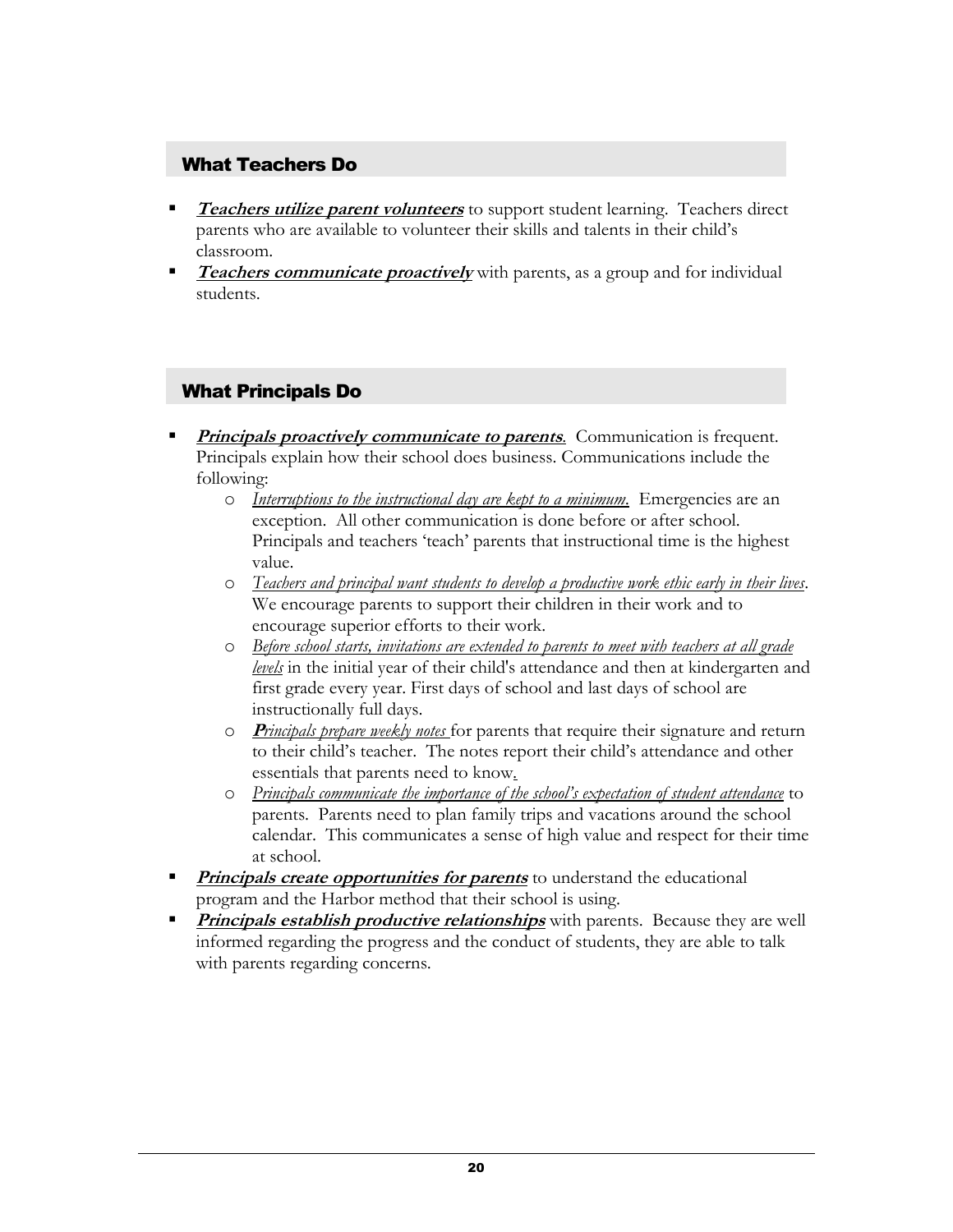# Chapter 6

# THE INSTRUCTIONAL PROGRAM ESSENTIALS

he Harbor Method*™* is an instructional approach that provides students with a coherent system of learning from grade to grade. It is a synthesis of multiple instructional approaches that are well-documented for their effects on learning. Over the past several years, research on learning has established key attributes for effective teaching and effective learning. The Harbor Method incorporates these key elements into its pedagogy. Instruction of concepts and skills is *frequent* and *integrated* into multiple contexts. Concepts and skills are not taught in isolation, but incorporated throughout the day. Teachers *motivate* students through instructional design and through behavior expectation training. Students develop a learning-ready posture through intentional instruction on attention. The Harbor Method does not separate the development of character in children from the development of their academic skills. T



Harbor Schools utilize the Harbor Curriculum for reading, language arts, and math which includes the Idaho State Standards as a foundation. It extends student learning through designation of objectives as either "essential," which are expected to be mastered at that grade level or "accelerated," which are expected to be introduced or repeated at that grade level. Teachers design instruction based on the level of cognitive demand that they are helping students achieve.

Direct instruction is used to teach students information, facts and fundamental skills. The effects of direct instruction have been consistently documented. The Harbor Method focuses on building knowledge for students to develop their capability to apply, analyze, synthesize and evaluate. The Harbor Method incorporates both information and skill development as requirements for tasks of high cognitive demand. Teachers skillfully scaffold student learning, building on their success from year to year and increasing the cognitive demand. Instruction is fast-paced to develop not only the targeted knowledge or skill but the ability to focus and attend. They learn skills that need to be automatic. Instruction emphasizes opportunities for students to develop thinking skills that:

- acquire and integrate knowledge
- **EXTEND 2** extend and refine knowledge
- use knowledge meaningfully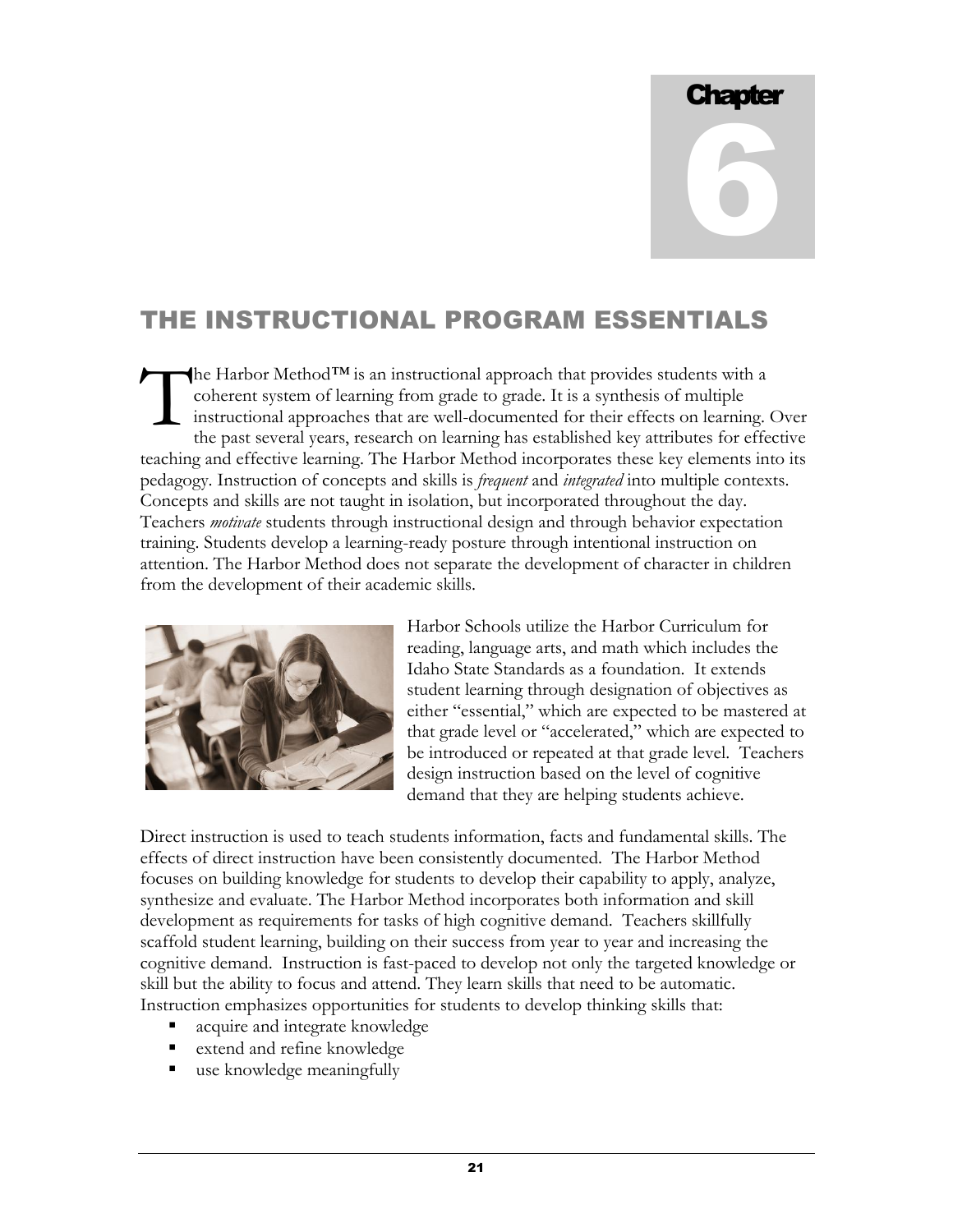As students progress through grades, teachers design learning to incorporate these areas and develop the ability of each of the students to be a critical thinker and a self-directed learner.

## MATH INSTRUCTION

The hallmark instructional strategy of the Harbor Method is the *Concept Board*. It is used to teach both the essential and accelerated objectives of the Harbor Curriculum in a repetitive manner. Teachers use their white boards to display the daily concepts, implement it through direct instruction, and then scaffold to build on the skills which are repeated everyday. Students respond by engaging in oral recitation and joining in choral response. This provides a safe environment in which students can learn and teachers can monitor each child's progress. By modeling and reinforcing as a group, the students do not feel singled out, but rather know that if they do not get it today, they will get it tomorrow.

Teachers are provided CDs illustrating *Concept Boards* that should be used as outlined during the first year of the program. These "boards" have been created by skilled master teachers at every grade level and are artfully constructed to contain both the essential and accelerated curricular expectations for that grade level.

As teachers become more comfortable with the Harbor School Method*™*, they may alter the *content* in subsequent years, to meet students' needs and curricular expectations. The *Method*, however, does not change. Previous new teachers of Harbor Schools have said "trust the Method"! It works!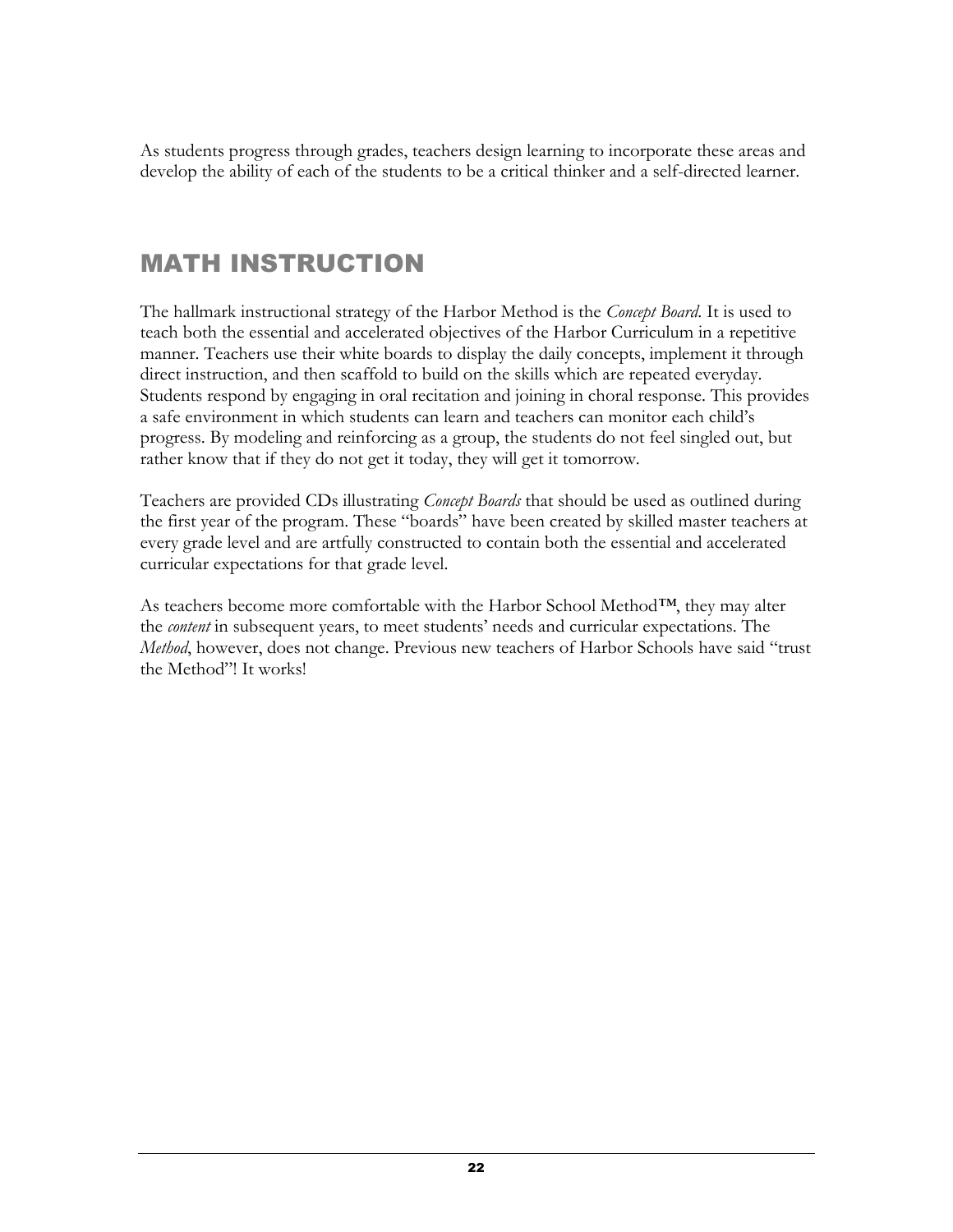### *Examples of Concept Boards*:

|                                                           |                  |                                                     | <b>GRADE FIVE</b>                                                                                                                                                                                      |                                                                                                                                                                                                                                        |                                                                                                                                  | <b>WEEK 15</b>                                                       | DAY <sub>1</sub> |
|-----------------------------------------------------------|------------------|-----------------------------------------------------|--------------------------------------------------------------------------------------------------------------------------------------------------------------------------------------------------------|----------------------------------------------------------------------------------------------------------------------------------------------------------------------------------------------------------------------------------------|----------------------------------------------------------------------------------------------------------------------------------|----------------------------------------------------------------------|------------------|
| <b>Numerals and Operations</b><br>Write in standard form: |                  | eighteen million, seven hundred                     | Geometry<br>Plot the ordered pairs and connect the points<br>to construct each quadrilateral. Then write<br>rectangle, square, parallelogram, trapezoid,<br>or rhombus to identify each quadrilateral. | $316x4 =$<br>$2,104 + 3,612 + 969 =$                                                                                                                                                                                                   | Vocabulary<br>(Keep test vocab. on A-Z's)<br><b>Divisibility</b>                                                                 |                                                                      |                  |
|                                                           |                  | twelve thousand, ninety-nine<br><b>MMMCDXXMXCIV</b> | $\cdots$<br><br>$\cdots$<br>2 <sup>1</sup><br>1, 2, 3, 4<br>$0$ 1 2 3 4<br>$(0,0)$ $(2,4)$ $(3,1)$ $(4,3)$<br>$(2.0)$ $(3.0)$ $(3.4)$ $(2.4)$                                                          | Graphs<br>A line graph can show changes over<br>time. Line segments on the graph can<br>move up, move down, or stay the<br>same. This graph shows how many<br>phone calls the (Name) family made<br>in a week. Use the graph to answer | 1,004<br>Measurement<br>Complete $\lt$ , $\gt$ , $=$                                                                             | $2 \mid 3 \mid 4 \mid 5 \mid 6 \mid 9 \mid 10$<br>fortnight _4 weeks |                  |
| Figure the difference:                                    |                  | Round each to the greatest value:                   | Fractions<br>$127\frac{5}{6}$<br>$*315\frac{7}{15}$<br>$136\frac{1}{6}$<br>$-177\frac{6}{7}$<br>$+159\frac{5}{6}$                                                                                      | each question.<br>The (Name )' Phone Calls<br>18<br>16<br>14<br>12<br>Phone colla<br>10<br>8<br>8<br>4                                                                                                                                 | escape velocity __ 24,800 mph<br>1,000 pennies __ 10 dollars<br># sides octagon _# sides hexagon<br>Fractions<br>$12 =$<br>$5 =$ | 3 yards 14 feet<br>$44 =$<br>$22 =$                                  |                  |
| Decimals                                                  |                  |                                                     | <u>Convert:</u> $8\frac{1}{12} = \frac{73}{11} =$                                                                                                                                                      | $\overline{2}$<br>ö<br>Mon.<br>Tues, Wed, Thurs, Fri.                                                                                                                                                                                  | $6 =$<br>$LCM =$                                                                                                                 | $GCF =$                                                              |                  |
|                                                           | Fraction Decimal | Percent                                             | $4\frac{20}{21}$ = $\frac{56}{7}$ =                                                                                                                                                                    | 1.) On which day were no phone calls<br>made?                                                                                                                                                                                          |                                                                                                                                  |                                                                      |                  |
|                                                           | 1.5              |                                                     | Estimate<br>We paid for 100 sundaes.                                                                                                                                                                   | 2.) What was the total number of<br>phone calls for the week?                                                                                                                                                                          | Solve                                                                                                                            | Radius = $5''$                                                       |                  |
| $\frac{3}{4}$                                             |                  |                                                     | Grade $1 = 25$ students<br>Grade $2 = 28$ students<br>Grade $3 = 29$ students                                                                                                                          | 3.) On which day did the Spinos make<br>6 calls?<br>4.) On which two days did they make                                                                                                                                                |                                                                                                                                  | Diameter =<br>$C \approx$                                            |                  |
|                                                           |                  | 9%                                                  | Are there enough sundaes?<br>Estimated number of students.                                                                                                                                             | 10 calls altogether?                                                                                                                                                                                                                   |                                                                                                                                  |                                                                      |                  |
|                                                           |                  | <b>CONCEPT BOARDS</b>                               |                                                                                                                                                                                                        |                                                                                                                                                                                                                                        |                                                                                                                                  |                                                                      |                  |

*Concept Boards* include:

- Real life concepts that are integrated, not isolated or segmented.
- Multiple opportunities to learn concepts every day.
- Opportunities for students to shift thinking, as they move from one problem to the next. This is more reflective of real life rather than isolated attention to one type of content.
- Fast-paced teaching with "thinking aloud" opportunities for students to check for comprehension.
- Daily Oral Language (DOL).
- Daily Oral Analogies (DOA).
- Daily Oral Vocabulary (DOV).
- Schools follow Idaho State Standards and the recommended resources for
	- o Daily Oral Geography (DOG).
	- o Daily Oral Social Studies (DOSS). <http://www.sde.state.id.us/instruct/socialstudies>
	- o Daily Oral Science (DOS). <http://www.sde.state.id.us/instruct/Science/>
- A framework from which teachers can design homework, reviews and assessments.

*Concept Boards* and the accelerated curriculum are essential requirements of a Harbor School. The *Concept Boards*, taught through direct instruction, are an essential method for teaching math. Teachers use the "think aloud" method. They model for students ("my turn"), then students say it with teachers ("your turn"), taking turns reciting the math concepts, functions and process. Teachers use repetition and check for student learning throughout the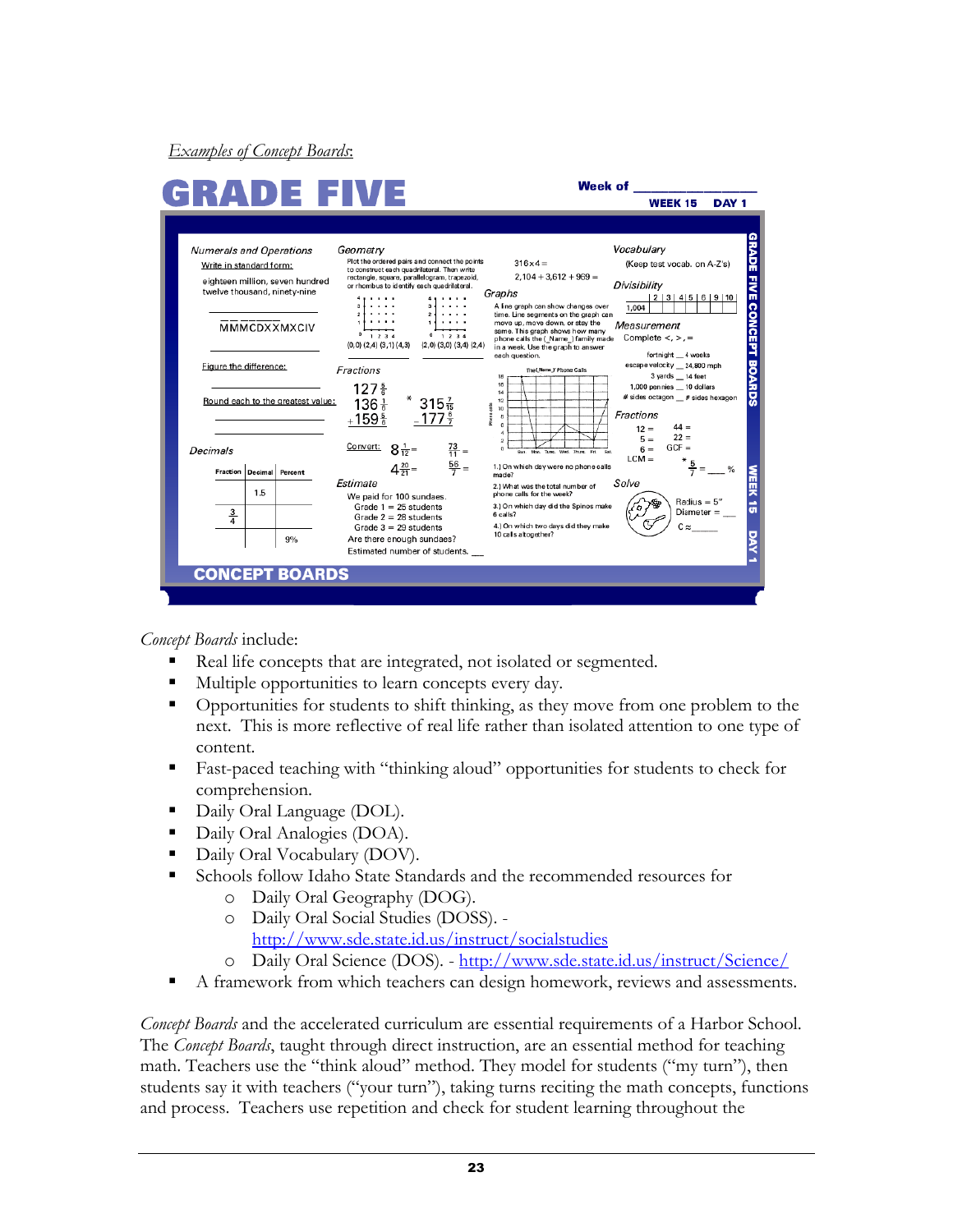instruction, for example, "Back row only", "boys only", "girls only," etc. This teaching strategy actively involves all students, increases time on task, and allows teachers to correct quickly.

Mad minutes are done daily in grades 1-8. All teachers do at least one mad minute. Grades 3-6 assess students' skills in timed tests. Math manipulatives are also used to deepen students' understanding. Teachers often incorporate these manipulatives in other instructional activities where it fits. Grade levels utilize Problem Solvers to strengthen the problem-solving component of Math. This series incorporates various strategies such as Guess & Check, Draw a Picture, Use Logical Thinking, Work Backwards, etc. to reinforce/practice solving mathematical situations. This connects to the *Concept Board* as well as real-life situations, which is important to Harbor philosophy*.*

Schools may select supplemental math programs at their discretion.

## READING INSTRUCTION

The Harbor Method*™* has not adopted one particular reading program. Each school is free to select its own reading program. The methods of direct instruction, which ensures quick pacing, repeated and spiraling concepts, and realistic application are used. There are ESSENTIAL elements in literacy instruction that have proven to be highly effective for student learning and can complement any reading program.

### **Essential School-wide Reading Instructional Practices**

- **Reading program is balanced and novel/literature based.** Each grade level has selected novels from a variety of genre such as historical fiction, science fiction, and biography. Units are prepared for each novel, gathering ideas from a variety of sources and integrating subjects from social studies , science, or math when possible. These units cover the State Standard's critical attributes required for each grade level. High-quality novels are used to practice/reinforce comprehension. Teachers instill a value that good books can be read over and over again.
- **Teachers do phonograms every day.** Daily review of phonograms through seventh grade in reading and spelling provides repeated practice of the 60+ units of sounds, fundamental to reading fluency. Teachers determine the amount of time spent. Some teachers utilize transitions to do this. Teachers create ways to adjust to age and to levels of student learning.



**Reading aloud is fundamental to literacy development**. Students utilize buddy reading for 15-20 minutes daily in kindergarten through  $6<sup>th</sup>$  grades (3-4 times per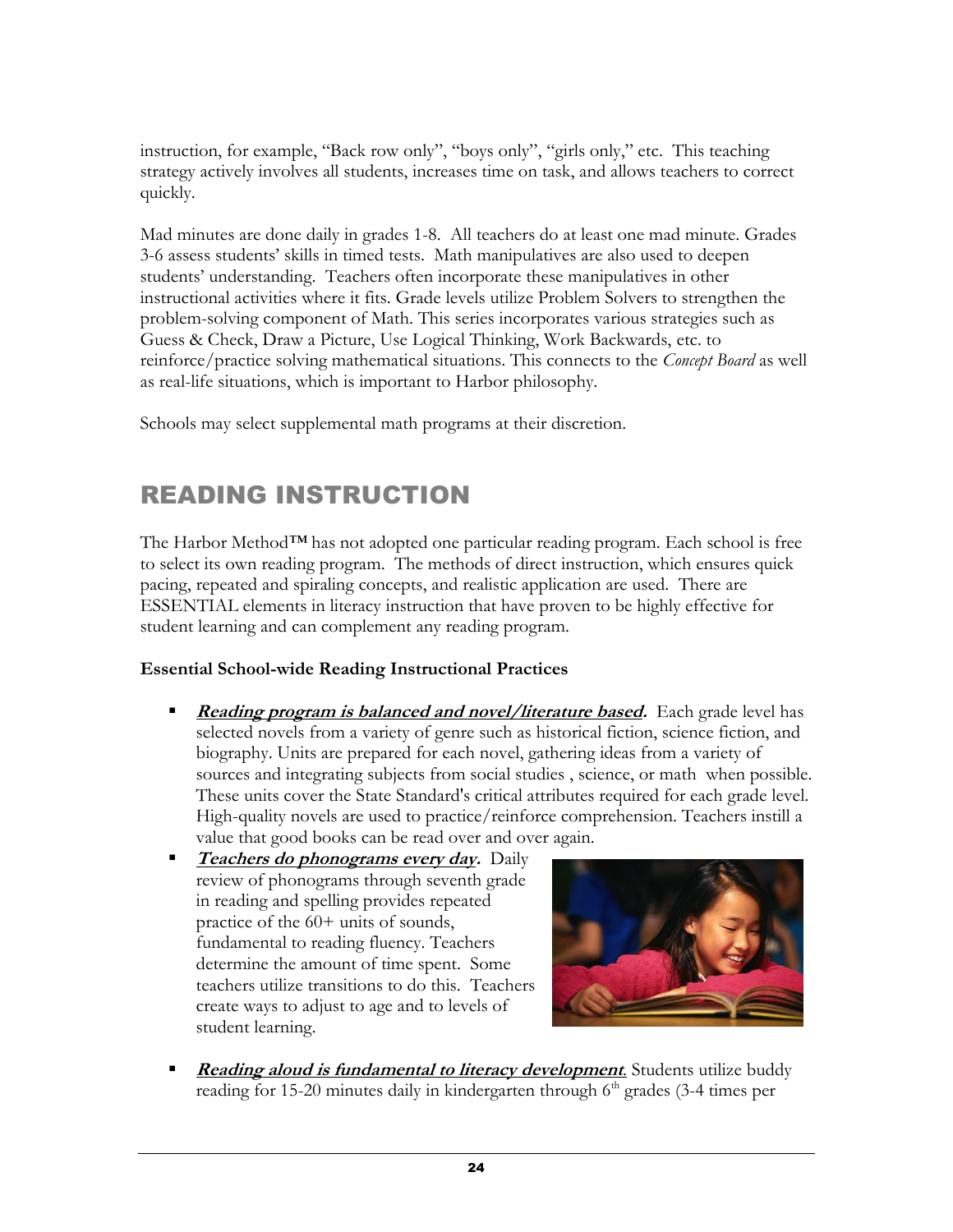week in  $7<sup>th</sup>$  grade and 2-3 times per week in  $8<sup>th</sup>$  grade), and gain confidence in their reading skills. Teachers often pair students with differing reading skills who can support one another and develop their ability to read with expression.Teachers move around the room, listening to students and documenting their observations for later instruction. Fluency practices include repeated readings of short stories and word lists, along with partner buddy reading. Oral reading gives an important check for accuracy. An assessment of words per minute is recorded daily and/or bimonthly.

- **Students do repeated readings for fluency.** This is particularly helpful for students requiring additional practice. Parent volunteers and educational assistants are often used to help students practice. The students have extensive reading practice in both narrative and expository texts.
- **Students use trackers (markers) to follow what the teacher reads aloud.** The tracking aids in student focus and reading expressively for enjoyment is modeled. Student and teacher engagement with words, passages, and ideas keeps interest intact. Subject integration with novels adds interest and relationship to concepts from other areas. Although it is possible for a student to pretend to track, tracking allows a teacher to easily spot who is on task and who is not. It helps all students pay attention. It also supports quick stops for questions and discussion allowing students to resume efficiently.
- **Students work on units designed at their level of mastery.** This provides students with an opportunity to interact with the text in a variety of ways.
- **Reading and language development are venues for character development.** The Book of Virtues by William J. Bennett is used. For example, fifth graders memorize *"Can't*" by Edgar Guest, and sixth graders memorize "*If"* by Rudyard Kipling. This is more than a mere memorization. The repetition, along with the mediation of the teacher, helps students understand what the key concepts in these pieces of poetry, such as courage, means. Once understanding takes place, there is a much greater likelihood that we will see examples of these character traits that will serve them well throughout their lives. With each grade level memorizing a poem from a section of The Book of Virtues, students will leave a Harbor School having studied each character area from perseverance to loyalty.
- **Comprehension instruction is emphasized in all grades.** McCall Crabbs resources are used for comprehension.
- **Thorough and on-going assessments are used** to determine individual needs. Classrooms have sufficient instructional support, early reading assistance, and interventions addressing a range of learning needs. Teachers engage parents to facilitate a home/school connection that benefits students.
- **Motivational incentives are used to encourage reading improvement**. Accelerated Reading Program may be used as a supplemental program coordinated through the school library.

It is a Harbor ESSENTIAL that educators be well-versed in research findings of reading. Scientifically based reading research has identified five essential components of effective reading instruction. To ensure that children learn to read well, explicit and systematic instruction must be provided in these five areas: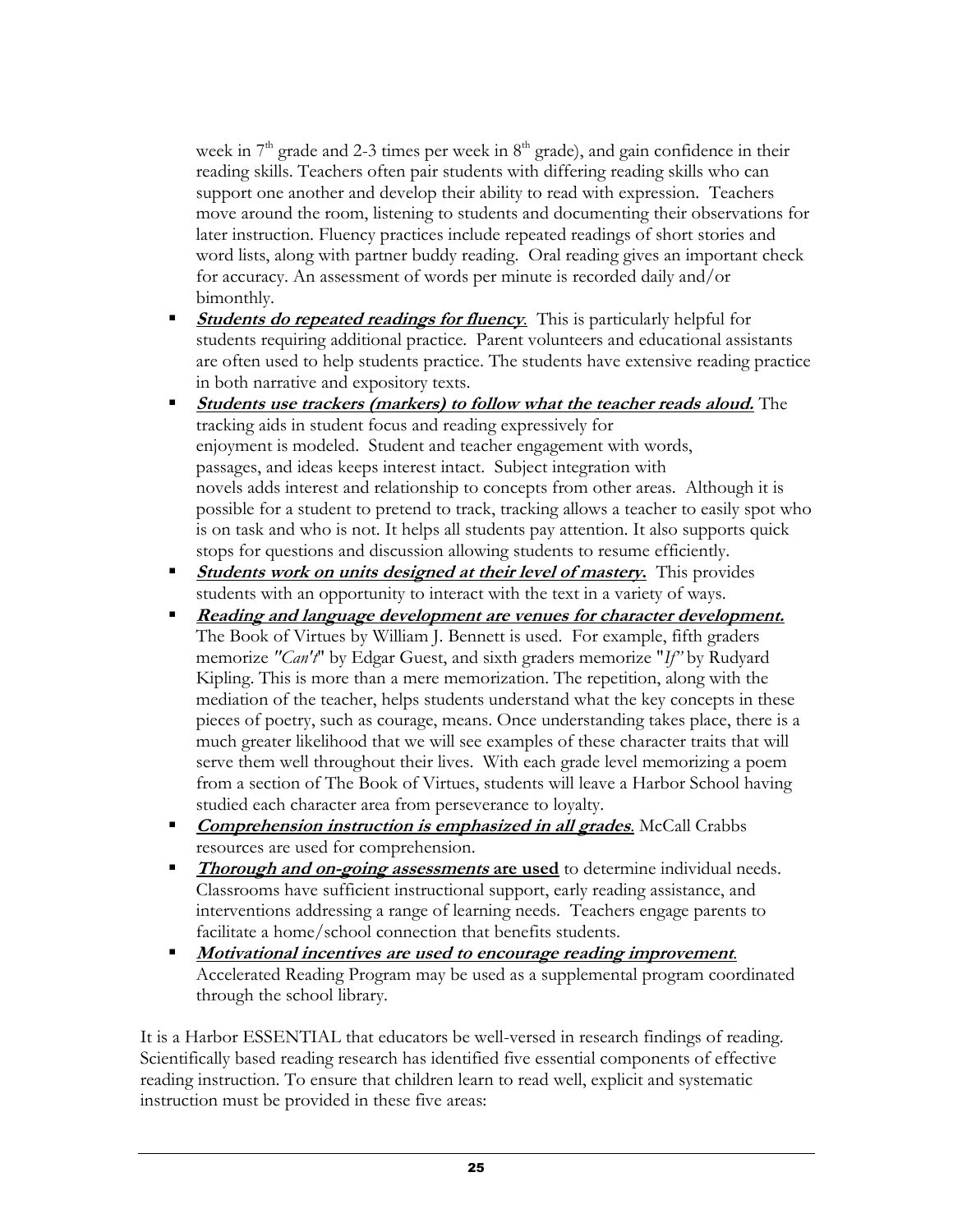- **Phonemic awareness**—the ability to hear, identify, and play with individual sounds—or phonemes—in spoken words.
- **Phonics**—the relationship between the letters of written language and the sounds of spoken language.
- **Fluency**—the capacity to read text accurately and quickly, including oral reading skills.
- **Vocabulary**—the words students must know to communicate effectively.
- **Comprehension**—the ability to understand and gain meaning from what has been read.

### **What are the benefits of teaching phonemic awareness?**

Phonemic awareness instruction is most suitable for beginning readers in kindergarten or first grade. However, older students can also benefit from this type of instruction if they are exhibiting problems in applying phonics skills and strategies. Phonemic awareness helps to improve children's word recognition, decoding, and fluency. It also helps in developing phonics skills that may improve spelling because students learn to connect letters to sounds. Phonics can be especially beneficial for students with disabilities, English language learners, and many other struggling readers.

### **What are the benefits of teaching phonics?**

Research shows that children who are taught phonics are more proficient at reading and writing than those who are not taught phonics. They learn to spell more quickly because they concentrate on the relationship between sounds and letters—when they hear a word spoken, they are more likely to translate these sounds into letters than children who not taught phonics. They also learn word recognition more quickly because they learn keys for decoding new words. Developing skills in decoding new words accelerates reading abilities and leads to greater comprehension of texts.

### **What is fluency?**

Fluency is the ability to read a text quickly and accurately, instead of stumbling word by word. When readers don't have to slow down to decode every word, they're able to concentrate more on understanding the content. Fluency is characterized by the ability to read with expression as the reader begins to recognize not just single words but grammatical units such as phrases, clauses, and punctuation that give the text its tone and cadence.

Naturally, fluency varies depending on the reader's familiarity with the words in the text. Even a proficient reader may encounter texts, such as highly technical documents, with which he or she lacks fluency. Still, students should be fluent at reading any texts appropriate to their grade levels.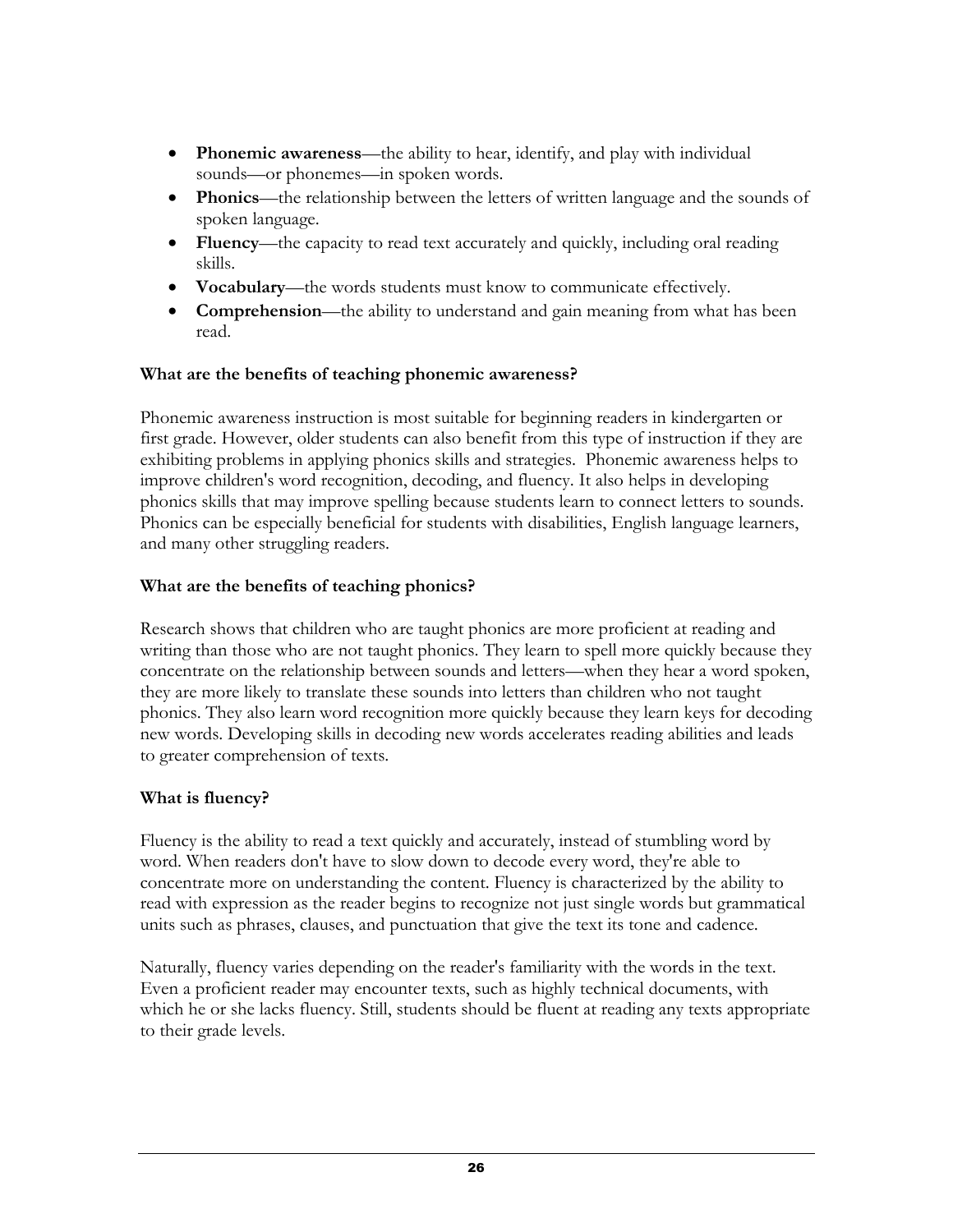### **How can fluency be taught?**

Teaching fluency begins with the teacher modeling fluent reading. Teachers and other adults should read texts aloud to children so that the children can hear how their voices change with the text. Components of fluency include:

- Expression—the mood of the text, such as sadness or happiness.
- Intonation—the rise and fall of the voice, usually indicated by sentence structure or punctuation.
- Flow—the smoothness of the voice as it quickly moves through the words of a sentence.

After the text has been modeled, students should reread the text aloud, with the teacher providing guidance or feedback on the students' performance. In fact, research shows that repeated oral reading is a highly effective means of teaching fluency. Repeated oral reading means the students read aloud the same text several times, receiving feedback each time, until they are fluent with the text.

Repeated oral reading does not have to mean one child reading independently to the teacher. Repeated oral reading can take several forms, and teachers should employ a variety of strategies for fluency practice. Children can read together from books as a chorus, or the teacher can provide a text in large print and point out the words as everyone says them together. Students can also be paired with the more-fluent students who provide modeling and feedback. Regardless of the method used for repeated oral reading, the key points are modeling, feedback, and repetition.

In modeling fluency or providing feedback to students, teachers should be direct about when the voice changes. For example, they can point out clues in the text, such as words that suggest mood, or they can point out punctuation, such as exclamation marks, that suggest a voice rising with excitement. While different children might read with variations in expression, there are still clues in texts for how they should be read, and teachers should explicitly point these out.

### **To develop fluency, what should children read?**

Success breeds success, so children should read texts that are appropriate to their reading levels. This method allows them to experience success and build fluency. Using short texts— 200 or fewer words—helps develop fluency. Furthermore, teachers should use different kinds of texts; poetry is often a good choice because of the rhythm and rhyme employed.

### **Does silent, independent reading build fluency?**

The research on silent, independent reading as a strategy to increase fluency is inconclusive. However, given daily time pressures, silent, independent reading is probably more appropriate to an individual student's spare time during the day or after school. During class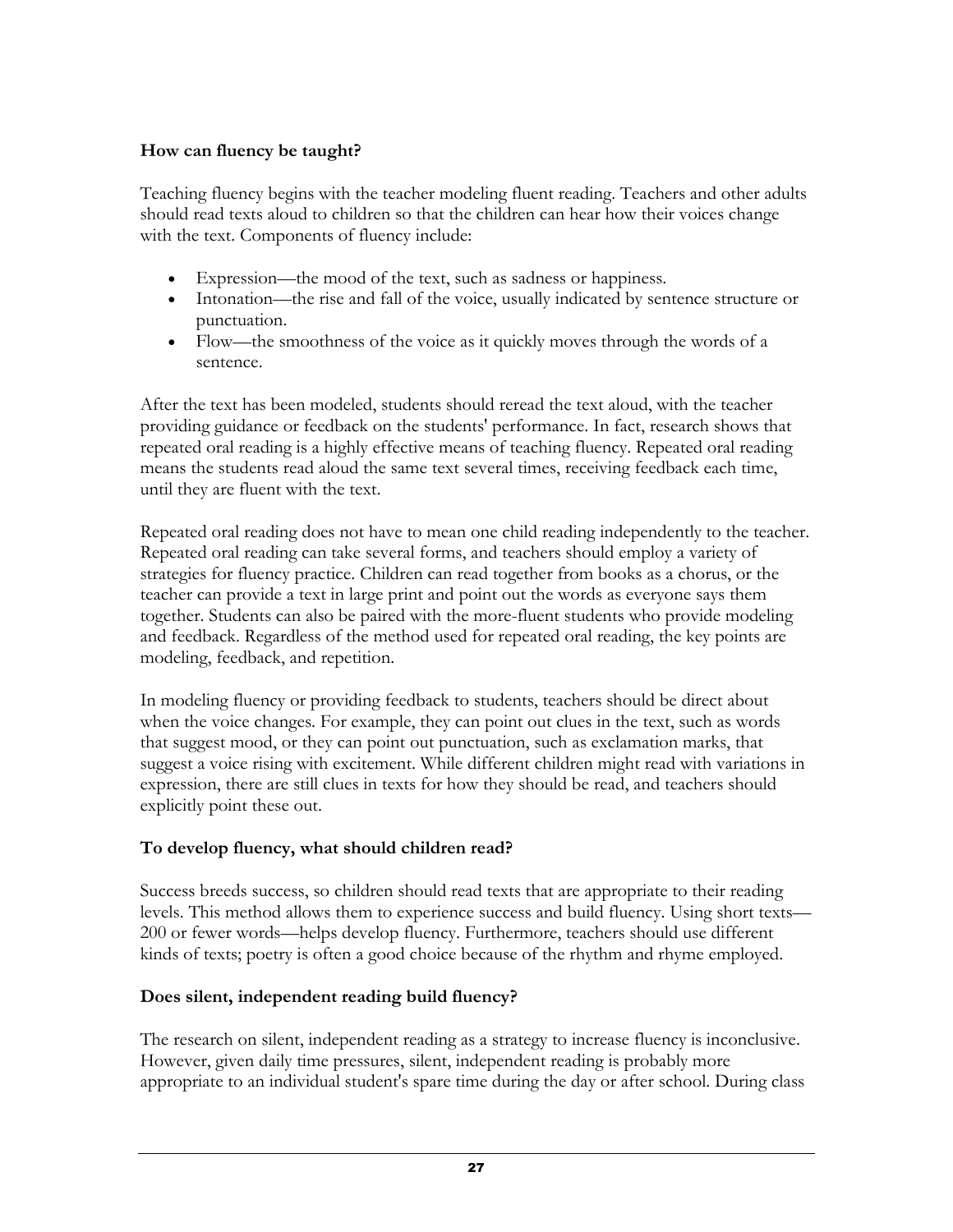time, students are better served when teachers can provide explicit, systematic fluency instruction.

### **How can teachers measure fluency?**

Teachers observing oral reading, using their experience, can make judgments about a student's fluency, but more formal methods should be used as well. Students can be evaluated based on reading speed, degree of expression, and level of comprehension.

One common method for measuring fluency is to time students as they read samples aloud. The teacher counts the number of errors made and compares that to the number of words read. This ratio can then be compared to published norms, and can also be used to monitor individual growth by comparing it against the students' previous words per minute.

### **Why is vocabulary important?**

Vocabulary is important because students use their personal vocabularies to help them understand the words they see in a text. In most cases, students sound out the letters they see in a written word and then compare those sounds to their personal vocabularies to find a match. Of course, the larger the student's personal vocabulary, the more matches he or she finds in print and the greater the word recognition.

There are four types of vocabulary:

- Listening vocabulary—the words needed to understand what is heard
- Speaking vocabulary—the words used when speaking
- Reading vocabulary—the words needed to understand what is read
- Writing vocabulary—the words used in writing

### **How do students expand their vocabularies?**

Children learn most of their vocabularies from everyday conversation, adults reading to them, and reading to themselves. On the other hand, in the classroom, students best learn vocabulary through explicit and systematic instruction from their teachers. Teachers can supply strategies that help children learn vocabulary that they would not otherwise learn outside the classroom.

### **How should teachers teach vocabulary?**

There are two primary ways to teach vocabulary. The first way is to directly instruct children in the meanings of specific words. For example, before starting a lesson, teachers can familiarize students with keywords they will encounter in their reading material. The instruction should include using the words often and in several contexts.

The second way to teach vocabulary is to provide strategies for learning new words as they are encountered in texts. Such strategies include: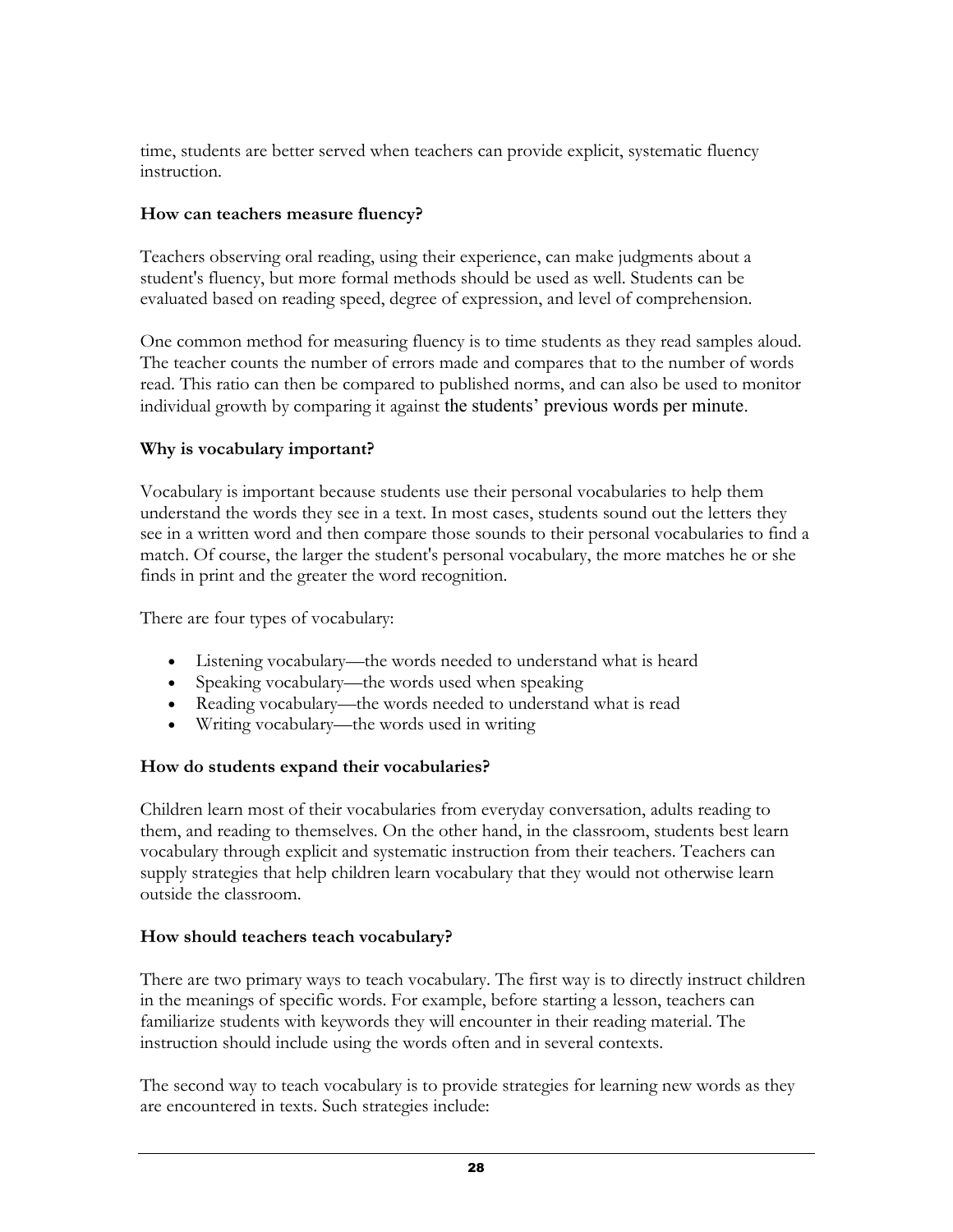- Use of secondary materials, such as dictionaries
- Using word parts, such as prefixes, suffixes, and root words
- Using context clues
- Use of dramatics / acting out definitions of words

In both cases, vocabulary instruction should be explicit and systematic.

### **Which words should teachers teach directly?**

Because there are too many words in a text to teach all of them directly, teachers need to choose wisely which words they will teach. Here is some advice on which words to teach:

- Important words—words that are critical to understanding a text
- Useful words—words that students will see often
- Difficult words—words that have multiple meanings or are easily confused with other words

### **What is comprehension?**

Comprehension is the goal of reading instruction. It is the ability to create meaning from text. However, not everyone is aware that comprehension can be taught. By using certain proven comprehension strategies, teachers can improve students' abilities to understand what they read.

### **What comprehension strategies are most effective?**

Research has revealed several effective comprehension strategies:

- Teaching children to pinpoint hard-to-understand sections of text and then seeking solutions such as rereading, restating, and looking forward to other sections for clues.
- Using graphic organizers—such as maps, charts, and diagrams help students focus on important points the author is trying to convey. They help students organize information to increase learning and retention.
- Answering questions—among several benefits, answering teachers' questions helps students focus on important points in a text and read actively.
- Generating questions—students who are taught to ask their own questions become more active, involved readers.
- Recognizing story structure—students who can analyze a text in terms of its plot, characters, and other content categories are more likely to remember the story. They must also recognize text features in both fiction and nonfiction texts.
- Summarizing—encourages students to focus on the most important elements in a text and then reprocess them through using their own words.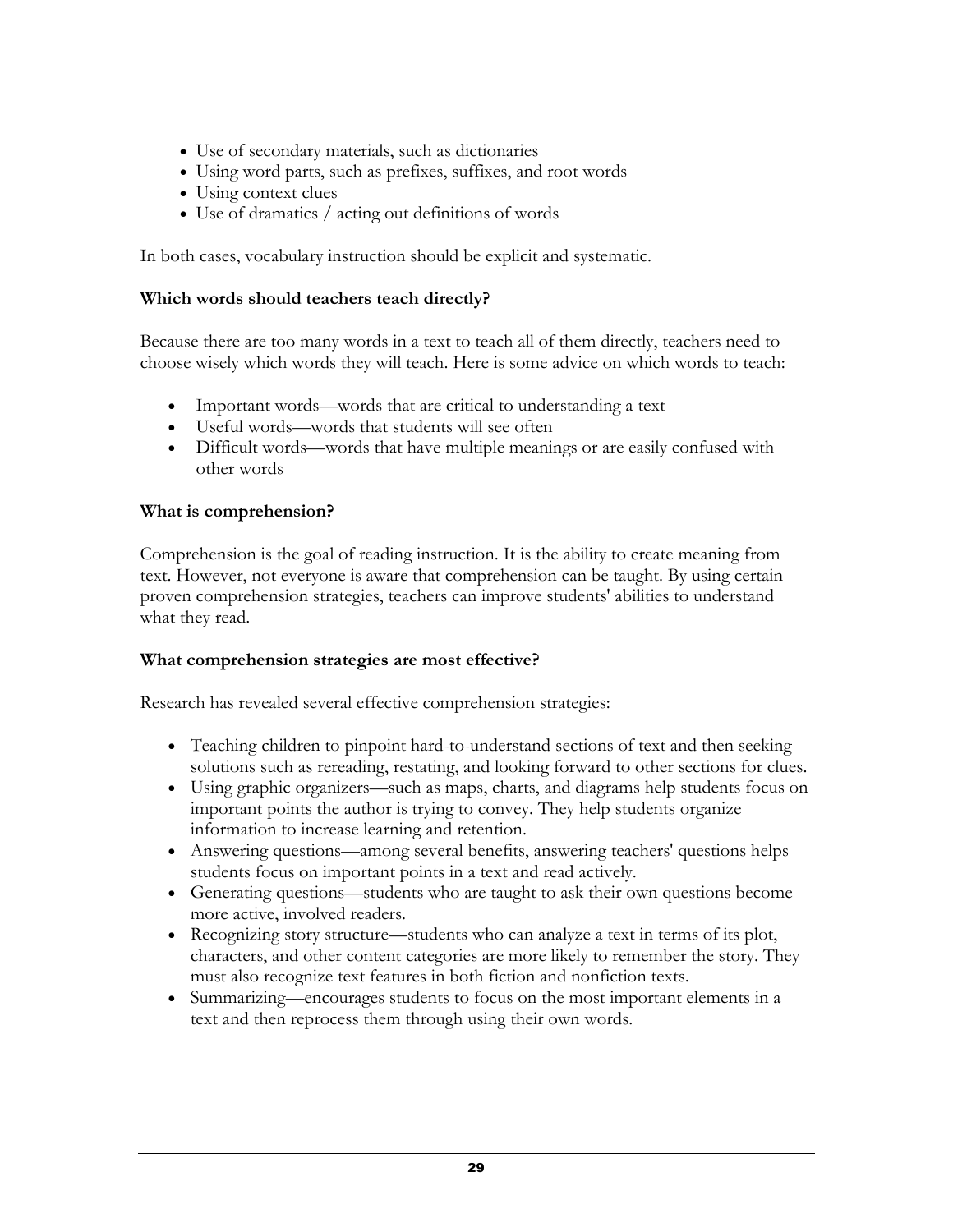### **How can comprehension strategies be taught?**

Based on the findings of recent research, the best means of teaching comprehension strategies are explicit and systematic and include:

- **Direct explanation by the teacher**—the teacher describes comprehension strategies such as the ones listed in the preceding section.
- **Modeling by the teacher**—the teacher applies a comprehension strategy to a sample text. For example, the teacher might generate questions regarding the content of a book all the children have read. The questions would relate to characters and events within the book. The teacher verbalizes the thought process he or she is using to gather meaning from the text.
- **Guided practice by the teacher**—the teacher steps through the application of a selected strategy with the help of students. For example, the teacher could help students generate questions about the characters and events in a book they all have read.
- **Application by the student with help from the teacher**—the teacher directs the students to apply a selected strategy, and the teacher moves among the students, supplying feedback appropriate to the strategy. For example, the teacher could ask students to read the first chapter of a chapter book and write down any questions they have about the characters or events. Working individually with the students, the teacher confirms that the children have asked questions that stem directly from the content.

These are the major strategies that can help children develop their comprehension skills and grow as readers.

Complementary strategies include:

- **Cooperative learning**—working in small groups allows students to help each other and learn and apply comprehension strategies.
- **Using comprehension strategies flexibly and in combination**—in this type of instruction, teachers work with students to apply multiple comprehension strategies in response to different types of comprehension problems. The specific strategies used are:
	- o Asking questions
	- o Summarizing
	- o Clarifying words or sentences they don't understand
	- o Predicting what might come next in the text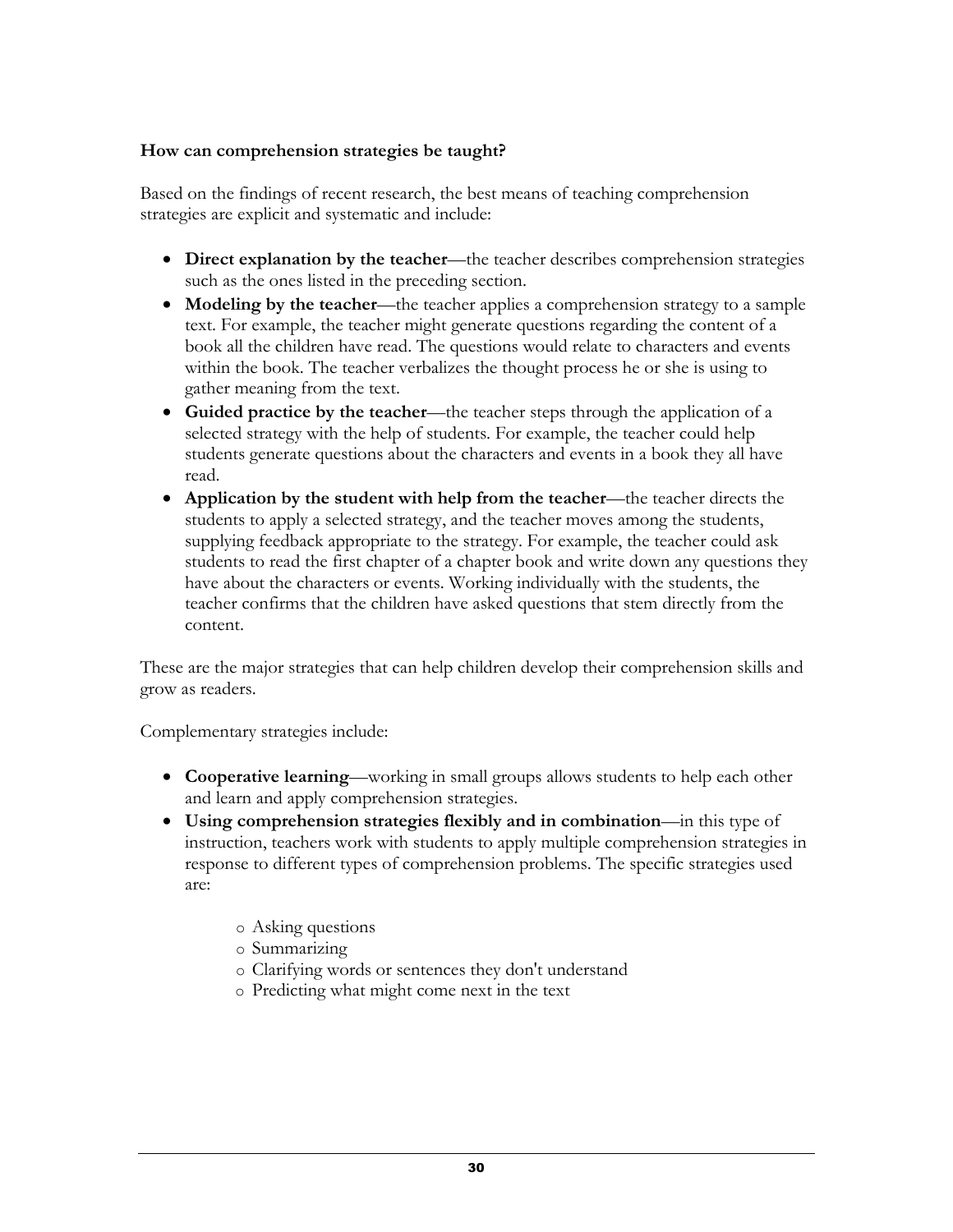# VOCABULARY DEVELOPMENT

- **Vocabulary development is a key component of a Harbor School.** Students learn words through 'whole body learning'- a total immersion of multi-sensory strategies: oral recitation, dramatizations, choral speaking. Not all students may master these words, but the repetition will insure that they will recognize them and be familiar with their meaning.
- **Vocabulary development is embedded daily.** Vocabulary sources include the literature used at each grade level and the book, **110 Words to Pass the SAT and ACT** for grades 3-8 and above. For Kindergarten through grade 2, words can be taken from Dolch lists, ISAT vocabulary list and literature.
- **Teachers integrate the development of vocabulary** in content areas for their students. They recognize that students may have different life experiences, so they often bring in specific vocabulary words to build on or extend those life experiences that relate to the content and context of their instruction.
- **Teachers communicate the vocabulary selections to the next grade level.** Student portfolios might include a running record of vocabulary words to which students have been exposed. Subsequent grades can then repeat and extend. Vocabulary words can be reinforced through computer lab and other special area subjects as appropriate.
- **The ISAT** has designated key words that are used in the tests. These words are imbedded into daily teaching and are not recommended to be used for vocabulary skits. The goal of vocabulary development is to enrich and extend.

# LANGUAGE ARTS



**There are essential features of the Harbor School Method***™* **that contribute to the development of competent speakers and writers. These essentials are a foundation upon which schools and teachers can adopt additional instructional methodologies, such as the Northwest Regional Educational Laboratory's (NWREL) Six Traits of Writing** 

**[\(http://www.nwrel.org/assessment/department\)](http://www.nwrel.org/assessment/department).** 

**The essential components of the teaching approach to language arts are outlined below.** 

### The Shurley Method:

Students need to understand the mechanics and the linguistic characteristics of their language. The Harbor Method utilizes the Shurley Method because the results of this method have been well-documented. This prepares students to be excellent writers and users of their language as well as more astute learners of foreign languages. The Harbor Method incorporates one to two Shurley sentences every day. Depending upon the grade level, teachers may decide to expand this minimal requirement depending upon the curriculum and student need. Teachers need to develop their skill and comfort with strategies specified in the method. Practice, practice and more practice will result in skillful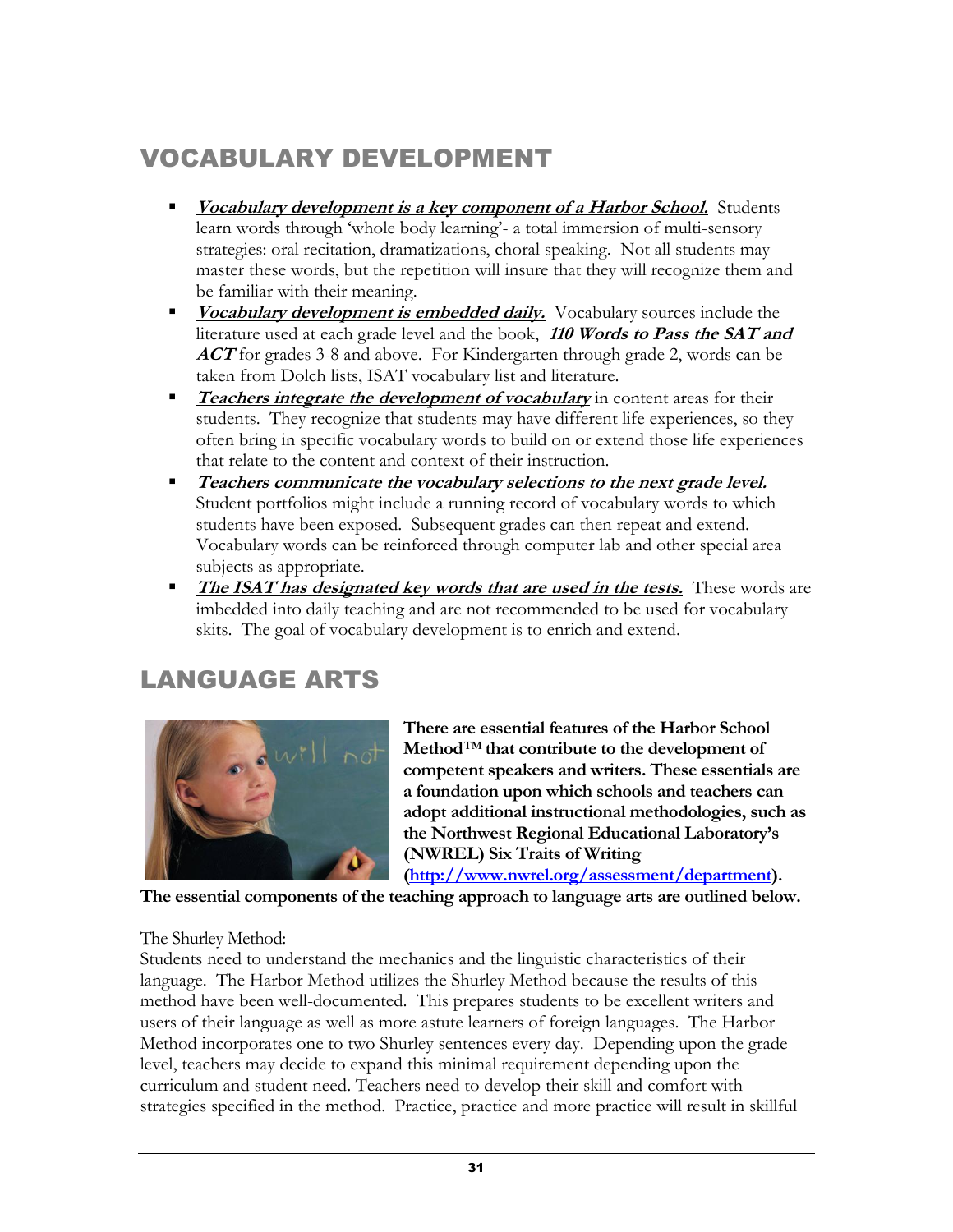use. Students are very involved in the instruction. The understanding of the parts of speech is integrated into reading, writing and not practiced in isolation.

# SCIENCE INSTRUCTION

At this time, the choice of science curriculum and instruction is at the discretion of each school. Science instruction is delivered as a separate class and lab provided by a qualified science teacher and consistent with the Idaho State Standards.

# SOCIAL STUDIES

The Harbor Method does not prescribe a specific program for Social Studies. Schools should follow the Idaho State Standards for Social Studies as a minimum. Selection of teaching materials is at the discretion of the school. Fourth grade emphasizes Idaho history. Fifth and eighth grades emphasize U.S. history. It is suggested that novels be carefully selected to represent specific periods and curricular emphasis. Concepts should be included on the *Concept Board* for review.

# SPECIAL EDUCATION SERVICES

Special Education Services are provided to any student whose needs can not be fully met, as outlined in the Individuals with Disabilities Education Act and Section 504 of the Rehabilitation Act. The Harbor School Method *™* when implemented as outlined minimizes student misconduct and maximizes student learning.

Students on Individual Education Plans or Section 504 plans are mainstreamed for much of the school day. Students receive special education services as supplemental to their classroom-based experiences. Students spend the majority of their time in their grade level class, supported by educational assistants who work closely with the special education teacher and classroom teacher to personalize the expectations according to their IEP. The purpose of the special education teacher is to be a resource and support for teachers, students and parents.

The primary goal of special education is to accommodate and adapt as needed in the general education classroom with limited pull-out service. Children cannot expect to be at grade level if they are not exposed to grade level material. Their learning often exceeds adult expectations because they are exposed to accelerated learning, which often does not happen in traditional school programs. They blossom in an environment that is centered on student kindness. All students learn how to relate with one another, regardless of human differences.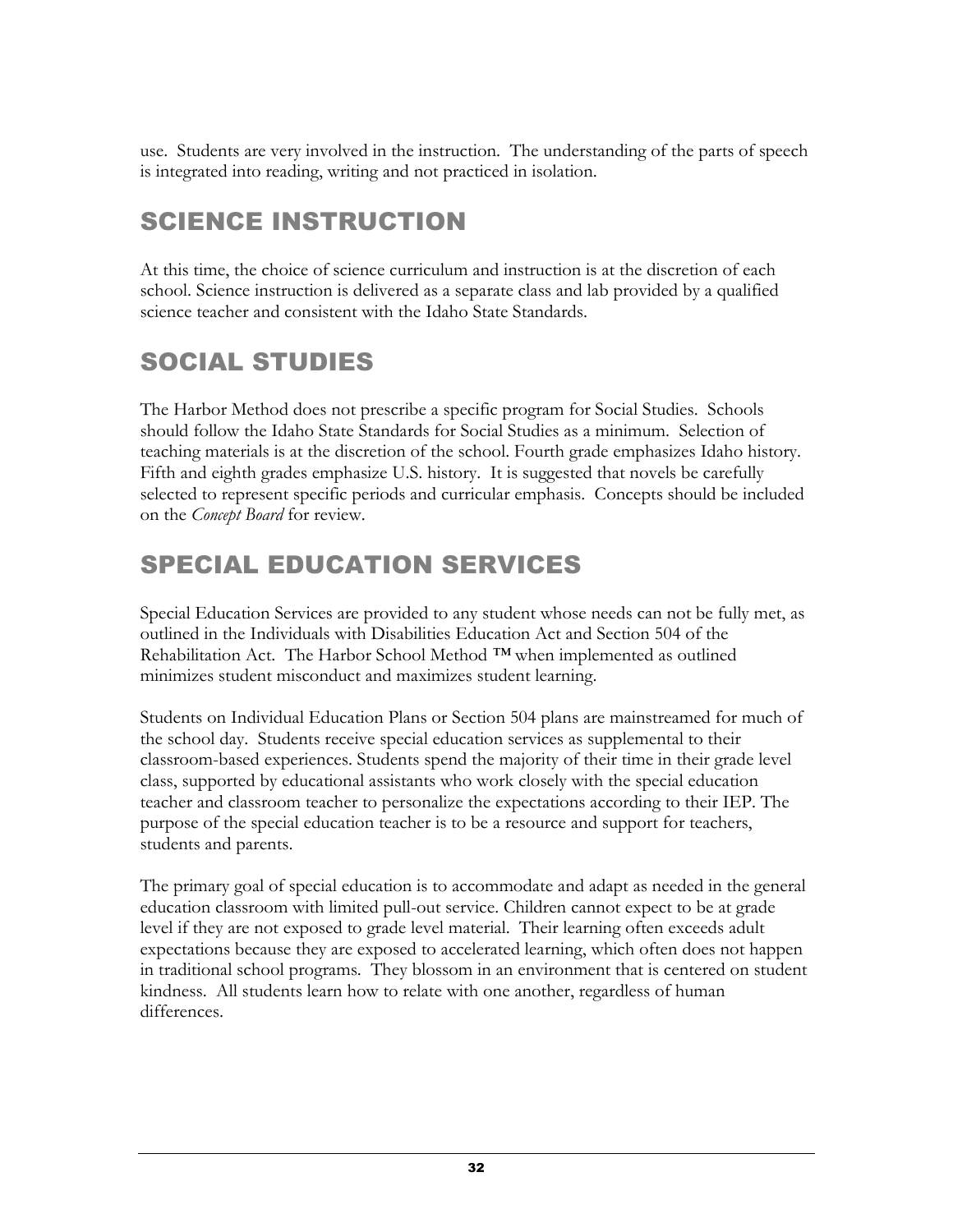# Chapter 7

# SPECIAL SUBJECT AREAS

Harbor Schools provide instruction in technology, music, art, physical education and foreign language. Harbor Schools design these special area programs to meet their unique scheduling needs. The only requirement is that faculty and instructional programs are consistent with the Harbor philosophy.

### ASSESSMENT OF STUDENT LEARNING

### *Statewide Testing*



Harbor Schools follow all Idaho State requirements including the state wide testing program. The Idaho State Standards and the State tests are the minimum expectations for Harbor schools. They are the floor, not the ceiling. Harbor schools make sure that what the State tests, is taught and that students are prepared. However, the learning and working environment is not test-centered. Principals are expected to minimize anxiety to prevent undue stress on students, teachers and families. Harbor educators respect the value of state wide tests and prepare their students to take it seriously, to do their best and to excel.

Harbor teachers are confident that the State tested areas are well integrated into their instruction throughout the year.

*Concept Board* assessments are used to monitor students' progress frequently. Student work is closely monitored by teachers. Portfolios are created for each student with samples of their work from each grade level.

### SUPPORTIVE SCHOOL ACTIVITIES

**Citizen of the Week and Citizen of the Month**: Each week, Harbor schools provide the opportunity to recognize a student who exhibits the values that are important to the Harbor Philosophy and Beliefs. Teachers select a student who exhibits kindness, responsibility and helpfulness during the week. Teachers make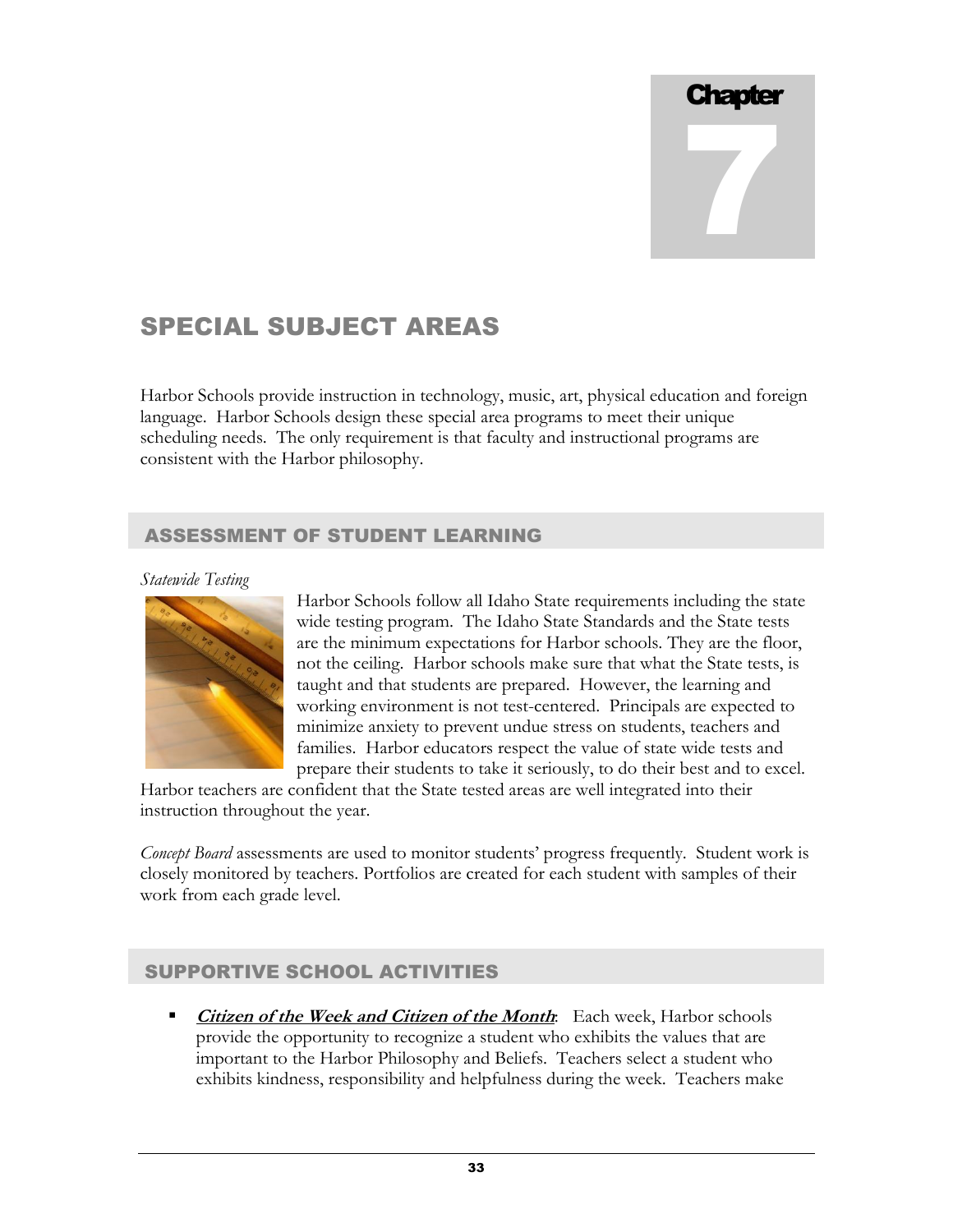this personal to the child receiving it, recognizing their unique traits and special qualities publicly. This is considered a tribute.

Citizen of the Week and Citizen of the Month is never done in Kindergarten**.** In first grade, every effort is made to give each child the award.This means that toward the end of the year, the first grade teacher ensures that each child understands what this award feels like when they truly earn it.From second grade on, *Citizen of the Week* is truly earned and is not considered an entitlement. The award can be given to the same child more than once, but only after that particular child has received Citizen of the Month. If no one stands out for recognition**,** the award is not given for that week and the teacher encourages more effort the following week. This award has nothing to do with being the "smartest in the class." It has to do with responsibility, getting all work done on time, getting to school on time, diligence, persistence even when the subject is not easy for the student, and kindness toward students and adults.

It is important to walk the fine line between recognizing and encouraging outstanding behavior and creating a sense of jealousy and resentment toward the students who receive recognition for their positive behavior. Heartfelt tributes given to *Citizens of the Week* are visible at brief Friday assemblies or sometimes within the classrooms (depending on whether or not a facility is available at a school. The tributes are personalized, meaningful and brief. The assembly is fast paced.

- **Assemblies:** School wide assemblies are intentionally kept to a minimum, limiting distractions to instruction. They are held for special events and to build school-wide community, and have students as the center. Citizen of the Month and music programs are examples of assemblies where students perform and parents are invited to listen.
- **Community service:** Community service learning is an essential component of the Harbor School Method*™*. We believe that giving to the community promotes the values of civic responsibility, kindness, caring and compassion. It teaches children their responsibility as a contributing member of a democratic society. Children naturally develop through stages in which they are centered on themselves and their immediate perceived needs. Community service teaches students early to be concerned and attentive to the needs of others. For grades 7-8, the Harbor Institute recommends a combined 30 hours of community service arranged by teachers, parent volunteers or community service coordinators, if a school decides to employs them. We recommend 50 hours per year at the high school level. For grades 4-8, Harbor recommends that students participate and contribute to the care of their school. Service to family and school can be incorporated. Cleaning rooms, participating in cafeteria operations, cleaning the grounds of the building, maintaining cleanliness and order are all activities that teach children that they have a responsibility for their environment. They learn early to respect physical property. Schools purchase appropriate cleaning supplies that protect students and facilitate their tasks (sanitary gloves, vacuums, washing supplies, etc.).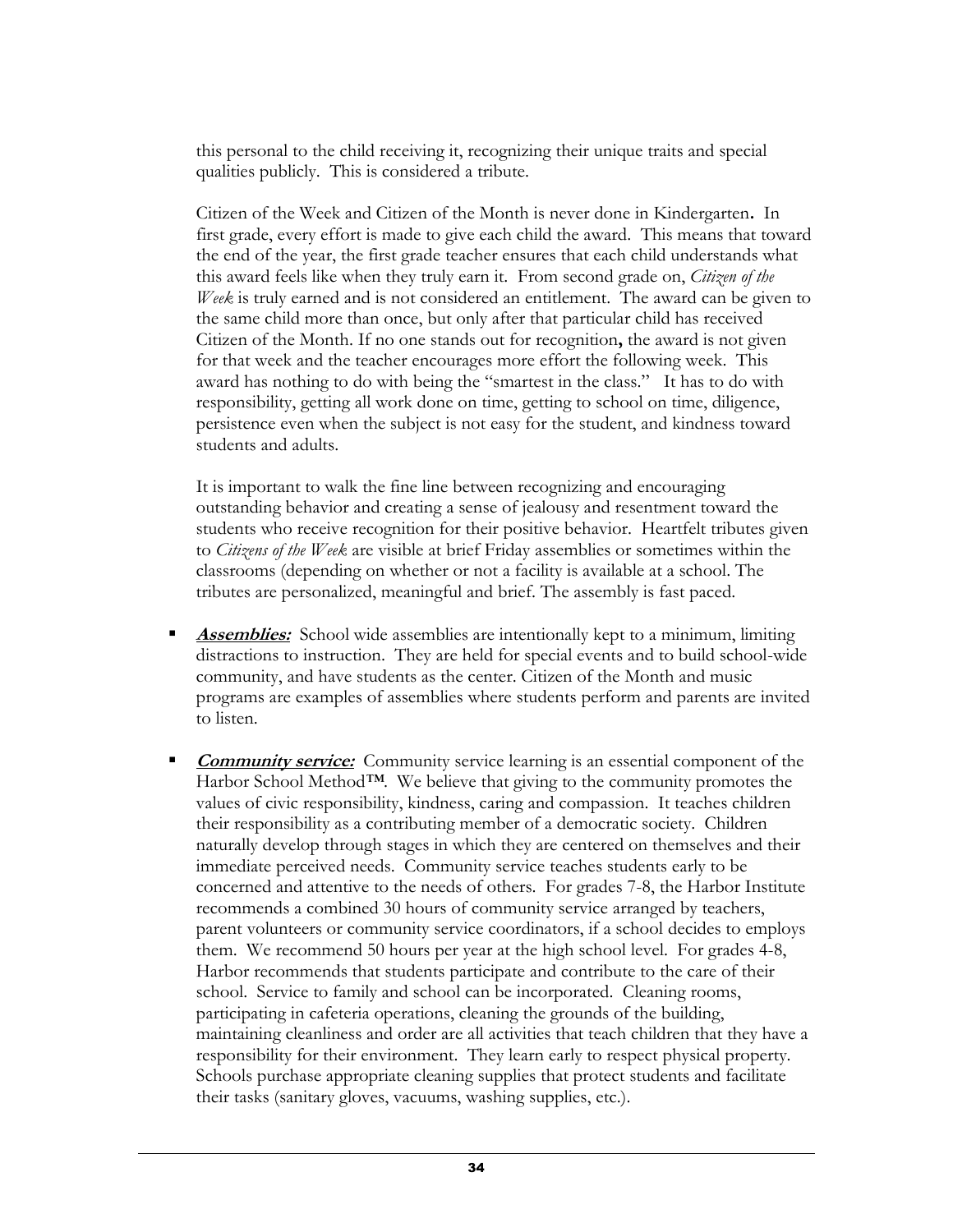- **Field trips:** The Harbor Method uses field trips judiciously as a vehicle for instruction. It is recommended that field trips be carefully planned to teach essential objectives that cannot be effectively taught in any other way. Examples of useful field trips might be in fourth grade to reinforce what they have learned about Idaho history.
- **Dress codes**: These are established by the school board of directors. It is generally recommended that dress be consistent with young men and women who exemplify respect, responsibility, and safety in their lives. When students give presentations, they are encouraged to dress professionally, consistent with expectations for today's work environment.

### GRADE LEVEL STRUCTURE

The Harbor School Method*™* has experienced success using a self-contained classroom model for  $6<sup>th</sup>$ ,  $7<sup>th</sup>$ , and  $8<sup>th</sup>$  grades. The Harbor Educational Institute recommends (but does not mandate) that its partner schools follow the same structure for these grade levels. If a middle school model is considered, it is recommended that teachers be experts within their subject areas and have middle school experience. In order to maintain the integrity of the Harbor School Method*™*, it is imperative that those schools be consistent with the social, behavior, and academic expectations of a Harbor School. If student conduct and/or student learning become noticeably different from the other grade levels, the structure could be a contributing factor. The goal is to maintain the same expectations for conduct and learning that exist in K-6.

### PARENT CONFERENCES

Harbor Schools incorporate the following elements for effective parent-teacher conferences:

- **Provide sufficient notice and invitations to parents**
- **Consider engaging the student in the conference** *as an opportunity* to develop their personal accountability for their school performance**.** Teacher-led conferences are encouraged.
- **Plan the environment**. The conference experience should be an enjoyable one for everyone. Consider the elements of the environment. This is an opportunity to illustrate Harbor values.
- **Provide relevant meaningful information**. Consider the artifacts that you share and the utility of them to parents and students.
- **Anticipate and come prepared to make suggestions.** If increasing parent engagement and support is an objective, then provide suggestions specifically for parents.
- **Honor the confidentiality of the conference.** Teachers do not discuss other children in the class or school by name.